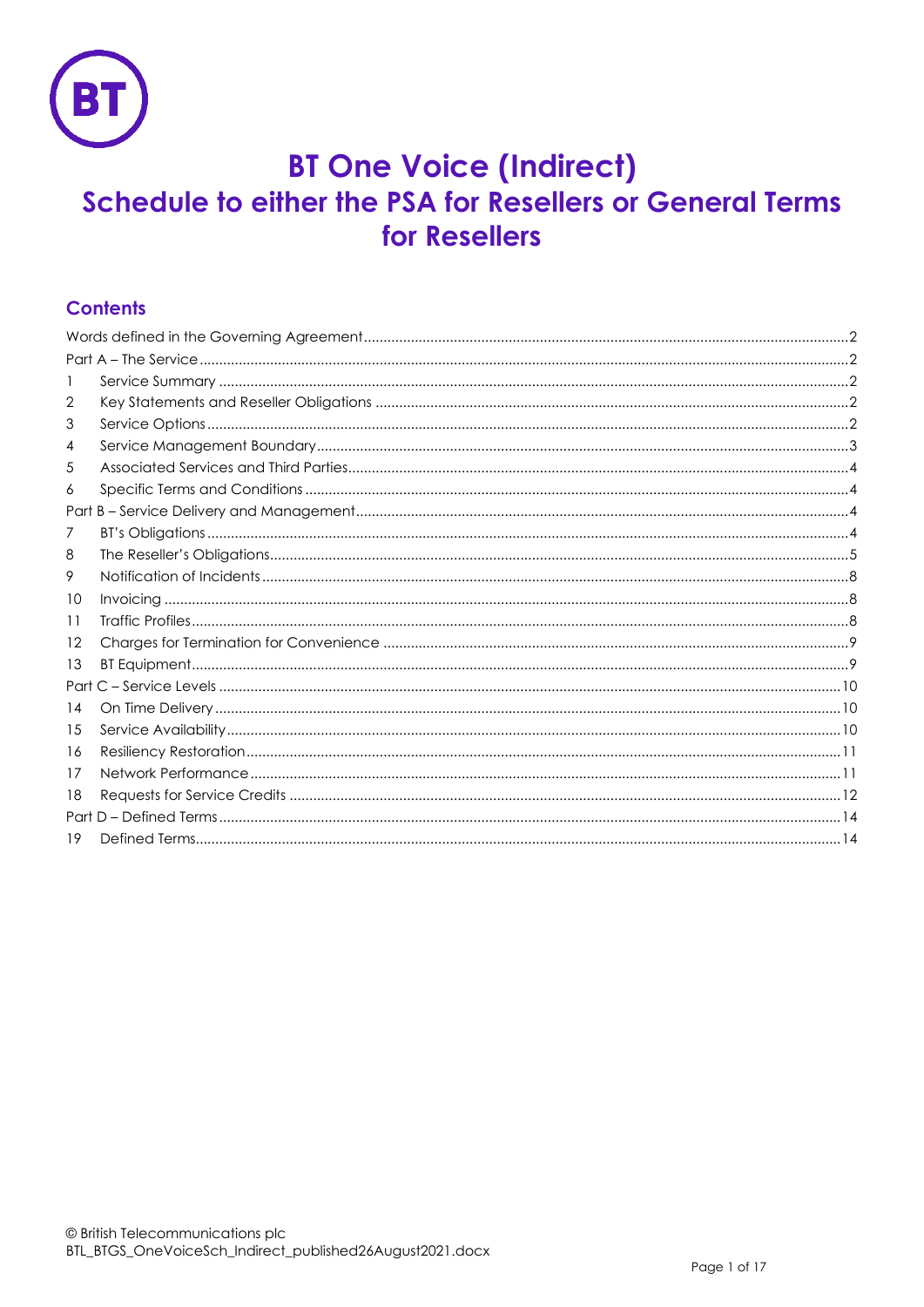

## <span id="page-1-0"></span>**Words defined in the Governing Agreement**

Words that are capitalised but have not been defined in this Schedule have the meanings given to them in either the BT General Terms for Resellers or the Product and Services Agreement for Resellers, whichever is referred to in the Order ("**Governing Agreement**").

Agreement and Contract mean the same thing depending on whether this Schedule uses the BT General Terms for Resellers or the Product and Services Agreement for Resellers.

## <span id="page-1-1"></span>**Part A – The Service**

## <span id="page-1-2"></span>**1 Service Summary**

1.1 BT will provide the Reseller with a technology independent global voice service that transmits voice (**VoIP**) and fax for the Reseller to resell to its customers ("**Customer**") to facilitate the convergence of the Customer's VoIP requirements (using SIP Trunking) onto a single service and migration from traditional Time Division Multiplex (TDM) voice technology to IP, comprising the Service Options as set out in any applicable Order (the "**Service**").

#### <span id="page-1-3"></span>**2 Key Statements and Reseller Obligations**

- 2.1 The Service is subject to the Regulatory Annex which forms part of this Service.
- 2.2 The obligations set out in this section are fundamental to the provision of the Service and are in addition to any others set out in the Agreement.
- <span id="page-1-5"></span>2.3 The Reseller will only sell to Customers who:
	- 2.3.1 are corporate entities duly established and registered in each country where the Reseller intends to provide electronic communications services on the basis of this Agreement; and
	- 2.3.2 employee users who will directly use the Service ("**Users**").
- 2.4 Except as set out in Paragraph [2.3](#page-1-5) the Reseller will not resale the Service to third parties in any other form or manner. Such resale would be considered a material breach of this Agreement.
- 2.5 The Reseller will not resale the Service to Customers whose Users are, or may be, consumers.

## <span id="page-1-4"></span>**3 Service Options**

- 3.1 BT will provide any of the following options described in this section ("**Service Options**") if set out in the Order and in accordance with any additional details set out in the Order.
- 3.2 Service Options may not be available in all countries.

#### 3.3 **BT One Voice SIP VPN**

- <span id="page-1-8"></span>3.3.1 This Service Option provides Customers with a VPN enabling Users to make On-Net calls to any other Site in the Customers' voice VPN. The BT One Voice SIP VPN Service has the following features:
	- (a) Dial Plan: Customers may use a private (conforming to ITU E.164) dial plan to direct call delivery to Sites. Numbers in a private dial plan must each be the same length, of between 7 and 15 digits (the "**Dial Plan**");
	- (b) Forced On-Net calling (FON): forces a call to a Site onto the Customers voice VPN whether or not the User uses the Dial Plan number or the PSTN number of the Site;
	- (c) Virtual On-Net calling (VON): enables frequently dialled PSTN numbers to be built into the private Dial Plan to create a virtual Site; and
	- (d) Overflow: during an overflow situation the BT Network will attempt to overflow calls to defined destinations in turn. The Service supports a single overflow attempt only.

#### <span id="page-1-6"></span>3.4 **BT One Voice SIP Trunking**

- 3.4.1 This Service Option provides a full PSTN/ISDN replacement service supporting outgoing and incoming PSTN calls, calls to emergency services (subject to the terms of this Agreement) and most call types to local (national) services including premium rate services where permitted.
- <span id="page-1-7"></span>3.4.2 In some locations Customers can specify that certain outgoing calls are barred ("**Call Barring**"). Details of the Call Barring options available by country are available on request.
- 3.4.3 The Reseller accepts that carrier selection is barred for all Users at any locations where the Service is provided unless otherwise stated in the Regulatory Annex.
- 3.4.4 BT will register the Customers' CLI within the BT Network to enable identification of the relevant Site location. BT may not terminate calls where BT is not able to clearly identify a Site location via the Customers' CLI.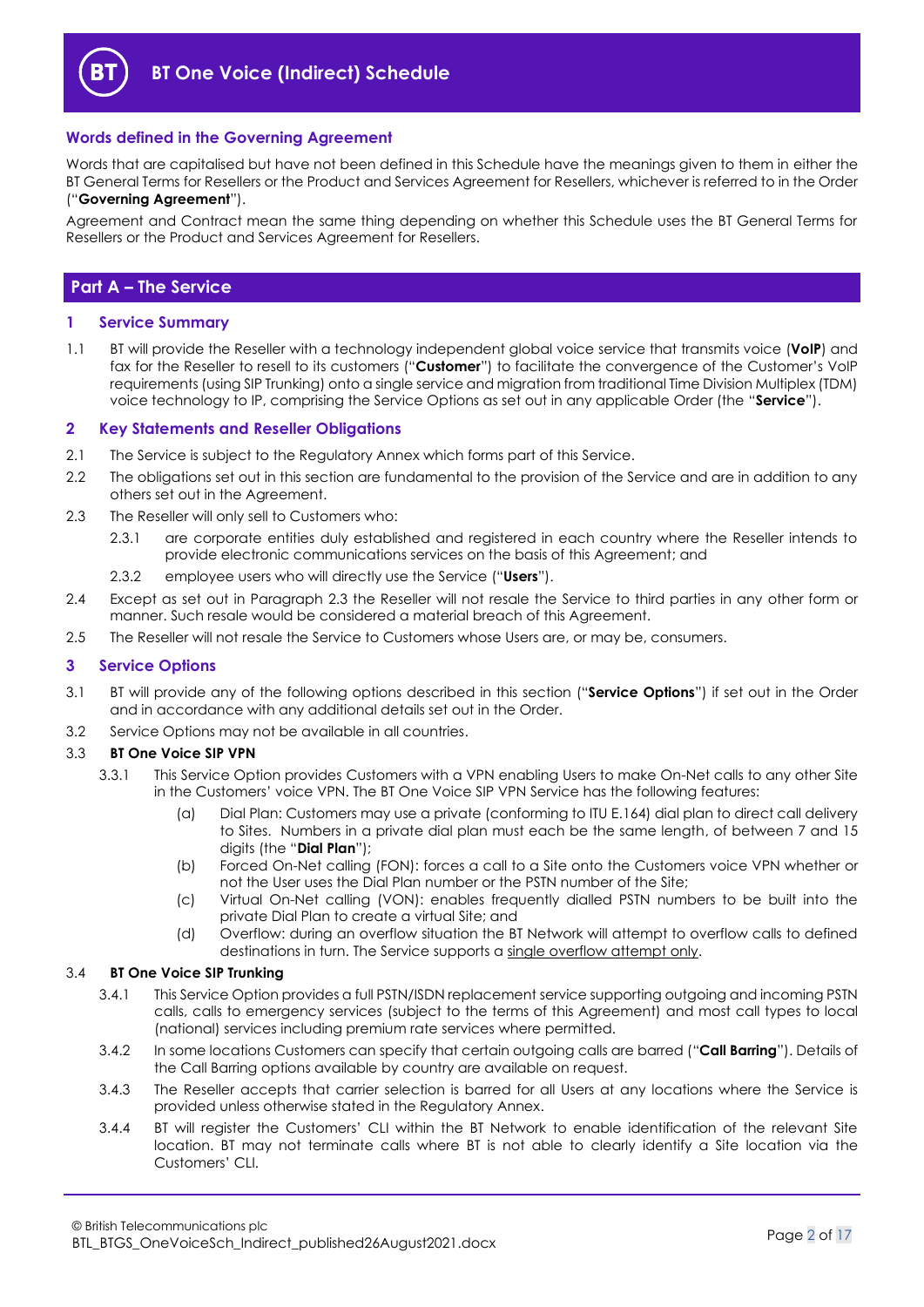

- 3.4.5 The successful transmission of the CLIs depends on the capabilities of the various international country networks that a call traverses. BT cannot guarantee correct CLI transmission for calls which transverse third party networks.
- 3.4.6 BT One Voice SIP Trunking cannot be provided for mobile devices. The Service is only connected or terminated to a Customer's CPE (IP PBX/SBC's etc.) and cannot connect direct to mobile devices.

## <span id="page-2-3"></span>3.4.7 **Centralised SIP Trunking**

- (a) If Customers have Centralised IPT architecture with a centralised interconnect into the Service, BT and the Reseller will work together for the installation, configuration and maintenance of the interconnect between the BT One Voice SIP Trunking Service and the Customers Centralised IPT architecture taking into account country-specific regulations.
- (b) As the entire Centralised IPT architecture is connected only via one trunk, the Reseller will support BT to allow identification of the Customer's Sites without any restrictions.
- (c) For standard and forwarding calling scenarios the Reseller will ensure that the Customer will send the Site specific CLI, which allows the identification of its physical location within the PAID (P-Asserted ID) field. The format needs to be in site specific international format like [+CCxxx] or [00CCxxx].
- (d) The Reseller will ensure that Customers will not manipulate the CLI sent in PAID at any time while the Customer's IPT architecture is connected to the BT Network unless BT is informed and has agreed to the change in advance.
- (e) The Reseller will ensure that Customers will, for forwarding calling scenarios, send the Site specific CLI within the DIVERSION field. The format needs to be in site specific international format like [+CCxxx] or [00CCxxx].
- (f) The Reseller will ensure that Customers will send a presentation CLI within the FROM field. The sent number must be in line with domestic regulations and will be screened by BT. In the event that the CLI fails the screening, no CLI will be sent within FROM field. The format needs to be in site specific international format like [+CCxxx] or [00CCxxx].
- (g) Where Centralised SIP Trunking is used, CLIP/CLIR attributes remain unchanged.
- 3.4.8 Centralised SIP Trunking solutions can also be implemented with Sites that have the BT One Voice SIP VPN Service. Where the Reseller chooses to implement a Centralised IPT architecture with Sites that have the BT One Voice SIP VPN Service the features and conditions of the BT One Voice SIP VPN Service, as set out in this Schedule, will apply to the provision of Centralised SIP Trunking for those Sites.

## <span id="page-2-2"></span>3.5 **Direct Access**

- 3.5.1 Customers can access the Service using Direct Access via one of the following options:
	- (a) BT IP Connect Global Service with managed routers which can be used for both the Customers' voice traffic and other data applications. The Reseller will order managed routers, and the definitions, terms and conditions of the BT IP Connect Global Service Schedule to the PSA or General Terms will apply to the Reseller unless this Schedule states otherwise; or
	- (b) BT IP Connect Global Service with unmanaged BT Routers or unmanaged Customer routers which can be used for both the Customers' voice traffic and other data applications. The Customers can use either unmanaged BT router(s) or unmanaged Customer router(s) and the definitions, terms and conditions of the BT IP Connect Global Service Schedule to the PSA or General Terms will apply to the Reseller unless this Schedule states otherwise; or
	- (c) Ethernet access only as part of the BT IP Connect Global Service. The definitions, terms and conditions of the BT IP Connect Global Service Schedule to the PSA or the General Terms will apply to the Reseller unless this Schedule states otherwise; or
	- (d) an Internet connection at the Customer's Site with sufficient bandwidth to carry the required voice traffic.
- <span id="page-2-1"></span>3.5.2 Where the Customer selects Internet access as set out in Paragraph [3.5.1\(d\)](#page-2-1) for BT One Voice SIP Trunking the Customer will select either the:
	- (a) encrypted signalling and encrypted voice option; or
	- (b) encrypted signalling without encrypted voice option. For this option there may be:
		- (i) eavesdropping on RTP media;
		- (ii) spoofing, and
		- (iii) Injection of frames into RTP streams.

## <span id="page-2-0"></span>**4 Service Management Boundary**

- <span id="page-2-4"></span>4.1 BT will provide and manage the Service as set out in Parts A, B and C of this Schedule and as set out in any applicable Order up to:
	- 4.1.1 for Direct Access via T1/E1, the NTU on the Access Line;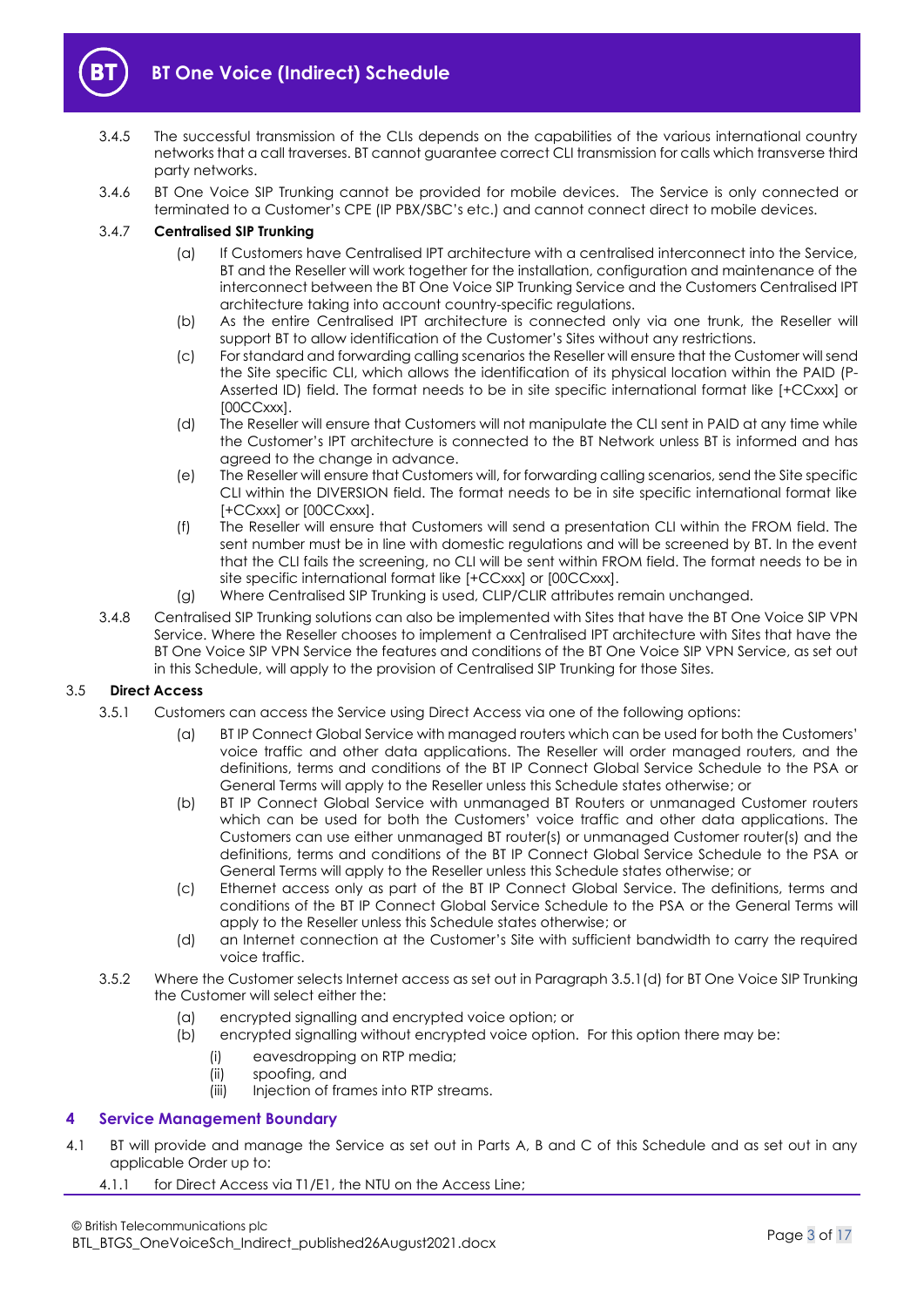

- 4.1.2 for Direct Access via BT IP Connect Global, is as set out in the BT IP Connect Global Schedule;
- <span id="page-3-4"></span>4.1.3 for Direct Access via Internet ordered from a third party, the interface on the BT firewall to the public Internet.

## ("**Service Management Boundary**" or "**SMB**").

- 4.2 BT will have no responsibility for the Service outside the Service Management Boundary.
- 4.3 BT does not make any representations, whether express or implied, about whether the Service will operate in combination with any Customer Equipment or other equipment and software.

## <span id="page-3-0"></span>**5 Associated Services and Third Parties**

- <span id="page-3-6"></span>5.1 Customers will have the one of the services set out in Paragraph [3.5](#page-2-2) in place that will connect to the Service and are necessary for the Service to function and will ensure that service meets the minimum technical requirements that BT specifies (an "**Enabling Service**").
- 5.2 If BT provides any services to the Reseller other than the Service (including, but not limited to any Enabling Service) this Schedule will not apply to those services and those services will be governed by their separate terms which may be directly between the Customer and BT.
- 5.3 BT will not be liable for failure to or delay in supplying the Service if another supplier delays or refuses the supply of an electronic communications service to BT and no alternative service is available at reasonable cost.

## <span id="page-3-1"></span>**6 Specific Terms and Conditions**

#### 6.1 **Minimum Period of Service**

At the end of the Minimum Period of Service, unless BT or the Reseller gives Notice to the other of an intention to terminate the Service in accordance with the Agreement, BT will continue to provide the Service and BT and the Reseller will continue to perform each of its obligations in accordance with the Agreement.

## 6.2 **Access to Emergency Services for BT One Voice SIP VPN**

6.2.1 The Reseller will ensure that Customers acknowledge and agree that the Service does not provide the ability for Users to call the emergency services by dialling the emergency service numbers applicable to the country in which the Site is located and that alternative arrangements should be made to cover this including the maintenance of a fixed telephone number.

## <span id="page-3-2"></span>**Part B – Service Delivery and Management**

## <span id="page-3-3"></span>**7 BT's Obligations**

## 7.1 **Service Delivery**

Before the Operational Service Date and, where applicable, throughout the provision of the Service, BT will:

- <span id="page-3-7"></span>7.1.1 provide the Reseller with contact details for the helpdesk that the Reseller will be able to contact to submit service requests, report Incidents and ask questions about the Service ("**Service Desk**");
- 7.1.2 comply with all reasonable health and safety rules and regulations and reasonable security requirements that apply at a Site and are notified to BT in writing. BT will not be liable if, as a result of any such compliance, BT is in breach of any of BT's obligations under this Agreement;
- 7.1.3 where applicable, arrange for any surveys to be conducted to confirm the availability of a suitable Access Line to the Sites. If the surveys identify that additional engineering work is required in order to provide a suitable Access Line to the Sites, BT may provide a new quote to the Reseller, detailing the additional Charges the Reseller will need to pay for the engineering work to be completed and:
	- (a) if the Reseller accepts the new quote, BT will cancel the existing Order to the affected Sites and will generate a new Order for the affected Sites and will arrange for the additional engineering works to be carried out; or
	- (b) if the Reseller does not accept the new quote, BT will cancel the Reseller's existing Order for the provision of Service to the affected Sites and BT will have no obligation to provide the Service to those Sites;
- 7.1.4 provide the Reseller with a date on which delivery of the Service (or each part of the Service, including to each Site) is due to start ("**Reseller Committed Date**") and will use commercially reasonable endeavours to meet any Reseller Committed Date.

## <span id="page-3-5"></span>7.2 **Commissioning of the Service**

Before the Operational Service Date, BT will: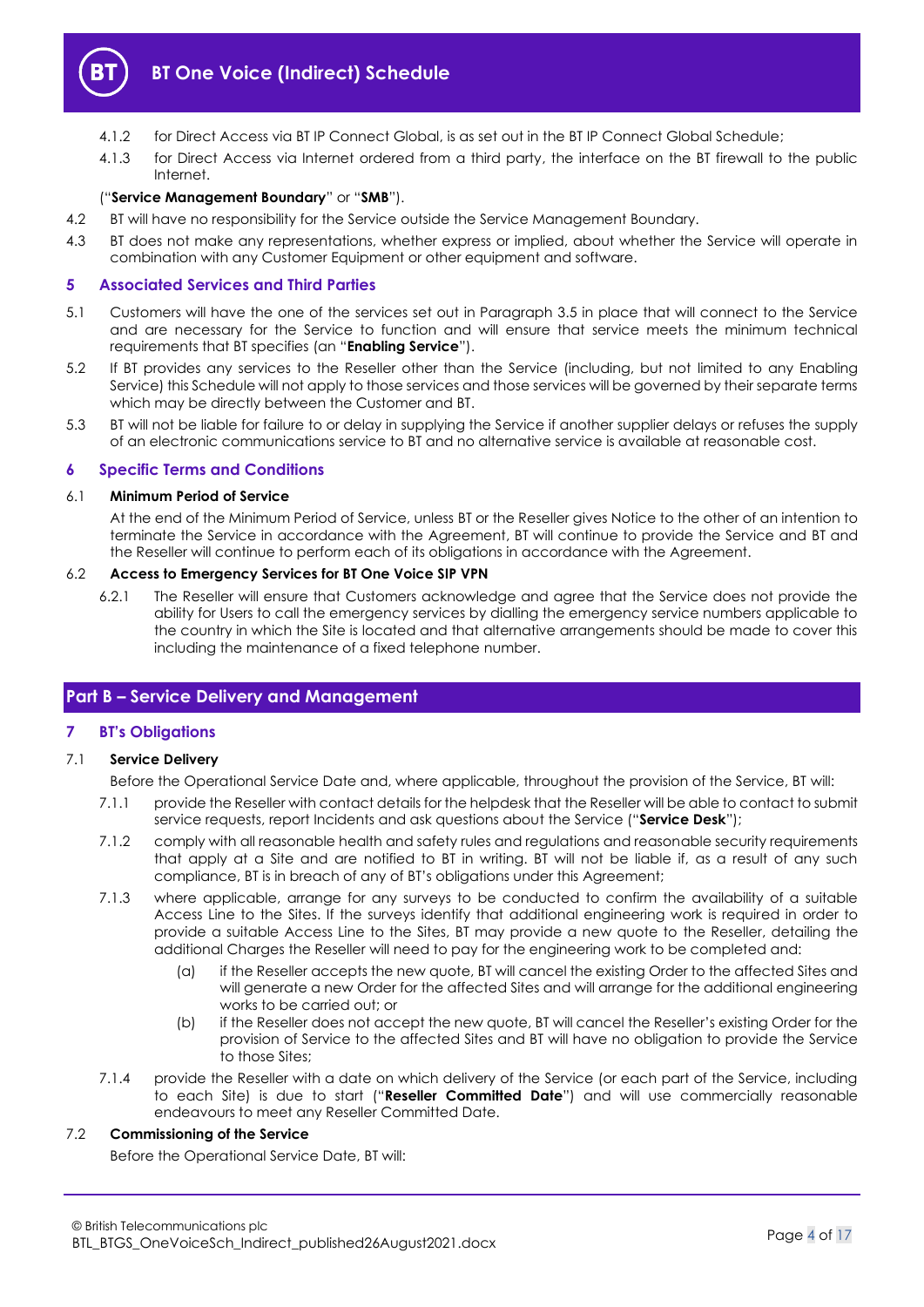

- 7.2.1 for Direct Access via T1/E1, provide the Access Line(s), complete the BT One Voice Network Databuild and conduct a set of standard tests. The Operational Service Date occurs on successful completion of the tests:
- 7.2.2 for Direct Access via BT IP Connect Global, provide recommendations for router configuration (only where a Customer has selected an unmanaged router option), complete the BT One Voice Network Databuild and conduct a set of standard tests. The Operational Service Date occurs on successful completion of the tests;
- 7.2.3 for Direct Access via the Internet, agree with the Reseller on the encryption configuration that the Customer will implement on the Customer Equipment to be connected to the Service, complete the BT One Voice Network Databuild and conduct a set of standard tests to ensure that the configuration is functioning correctly. The Operational Service Date occurs on successful completion of the tests. BT will not be liable if the Service cannot be delivered due to a failure of the encryption configuration on the Customer Equipment;
- 7.2.4 connect the Service to each applicable Enabling Service.

## 7.3 **During Operation**

On and from the Operational Service Date, BT:

- 7.3.1 will respond and use reasonable endeavours to remedy an Incident without undue delay and in accordance with the Service Levels in Part C of this Schedule if the Reseller reports an Incident on the BT Network;
- 7.3.2 where applicable, will work with the relevant supplier to restore Service as soon as practicable during Local Contracted Business Hours if the Reseller reports an Incident on the Access Line;
- 7.3.3 where applicable, will maintain a web portal and server to provide the Reseller with online access to reports;
- 7.3.4 may carry out Maintenance from time to time and will endeavour to inform the Reseller:
	- (a) at least five Business Days before any Planned Maintenance on the BT Network and/or BT Equipment, however the Reseller agrees that BT may inform the Reseller with less notice than normal where emergency Maintenance is required; or
	- (b) without undue delay for scheduled Access Line maintenance by a supplier;
- 7.3.5 may, where applicable, in the event of a security breach affecting the Service, require the Reseller and the Customers to change any or all of the Reseller's and the Customers' passwords. BT does not guarantee the security of the Service against unauthorised or unlawful access or use.

## <span id="page-4-2"></span>7.4 **The End of the Service**

On termination of the Service by either BT or the Reseller, BT may disconnect and remove any BT Equipment located at the Sites.

## <span id="page-4-0"></span>**8 The Reseller's Obligations**

#### 8.1 **Service Delivery**

Before the Operational Service Date and, where applicable, throughout the provision of the Service by BT, the Reseller will:

- <span id="page-4-1"></span>8.1.1 provide BT with the names and contact details of any individuals authorised to act on the Reseller's behalf for Service management matters ("**Reseller Contact**"), but BT may also accept instructions from a person who BT reasonably believes is acting with the Reseller's authority;
- 8.1.2 provide BT with any information reasonably required without undue delay;
- 8.1.3 ensure that Customers provide BT with access to any Sites during Business Hours, or as otherwise agreed, to enable BT to set up, deliver and manage the Service;
- 8.1.4 ensure that Customers complete any preparation activities that BT may request to enable the Reseller's Customers to receive the Services promptly and in accordance with any reasonable timescales;
- 8.1.5 where applicable, notify BT in writing of any health and safety rules and regulations and security requirements that apply at a Site in sufficient advance notice of BT attending a Site;
- 8.1.6 in jurisdictions where an employer is legally required to make such disclosure to its employees and/or Users:
	- (a) ensure that Customers inform their employees and Users that as part of the Service being delivered, BT may monitor and report to the Reseller the use of any targeted applications by the Customers' employees and/or Users;
	- (b) ensure the Customers' employees and Users have consented or will be deemed to have consented to such monitoring and reporting (if such consent is legally required), agree that BT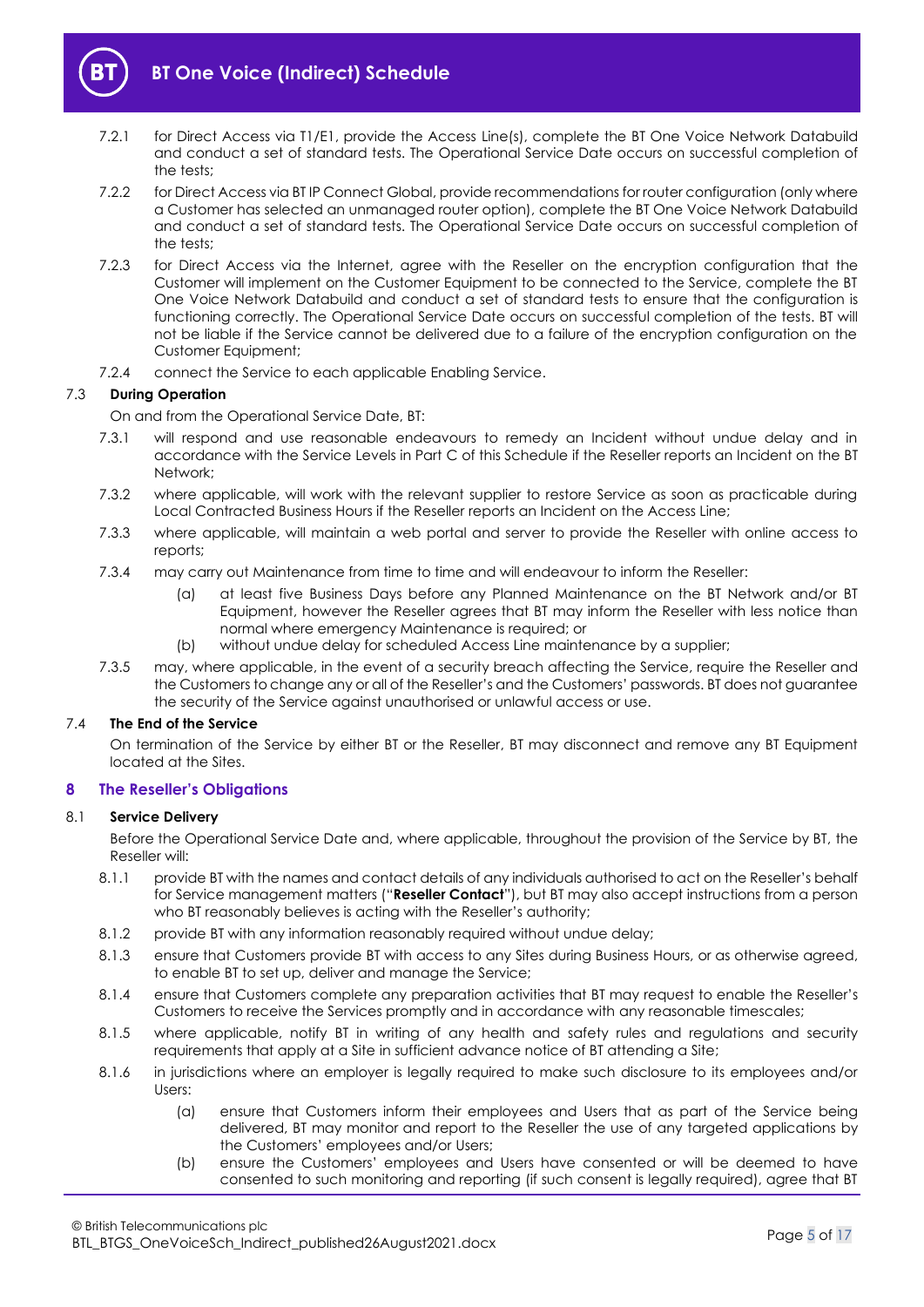

will not be liable for any failure by the Reseller or the Customers to comply with this instruction and indemnify BT from and against any Claims or action brought by the Reseller's and Customers' employees or Users against BT arising out of the delivery of Services by BT; and

- (c) ensure that Customers inform their employees and Users that the Service will provide itemised billing and calls will be logged;
- 8.1.7 provide and maintain appropriate Enabling Services for use with the Service. The Reseller will ensure that Customers pay all charges related to provision and use of such connections and lines and report any incidents in such connections and lines directly to the supplier of the connection or lines;
- 8.1.8 ensure that Customers prepare and maintain the Site for the installation of BT Equipment and supply of the Service, including, without limitation:
	- (a) provide a suitable and safe operational environment for any BT Equipment including all necessary trunking, conduits, cable trays, and telecommunications connection points in accordance with BT's reasonable instructions and in accordance with applicable installation standards;
	- (b) take up or remove any fitted or fixed floor coverings, ceiling tiles and partition covers and/or provide any openings in buildings required to connect BT Equipment to appropriate telecommunications facilities in time to allow BT to undertake any necessary installation or maintenance Services;
	- (c) carry out any work that may be required after installation to make good any cosmetic damage caused during the installation or maintenance Services;
	- (d) provide a secure, continuous power supply at the Site for the operation and maintenance of the Service and BT Equipment at such points and with such connections as BT specifies. In order to mitigate any Service interruption resulting from failure in the principal power supply, the Reseller will ensure that Customers will provide back-up power with sufficient capacity to conform to the standby requirements of the applicable in-country standards; and
	- (e) provide internal cabling between the BT Equipment and any Customer Equipment, as appropriate;
- 8.1.9 for BT One Voice SIP Trunking:
	- (a) present BT with a network CLI (PAID) which belongs to a BT-provisioned number block range and/or ported number block range;
	- (b) ensure Customers do not connect End Points or mobile devices directly to the BT One Voice SIP Trunking Service Option. When the BT One Voice SIP Trunking Service Option has been selected, the Customer will be responsible for connecting any End Points directly to its PBX (or equivalent);
	- (c) ensure Customers are responsible for, and ensure the proper configuration of, its LAN, PBX equipment (or equivalent) and all End Points so that the User's location can be properly identified;
	- (d) if Customers order Internet access from a third party:
		- (i) ensure that Customers have a suitable Internet access connection that can support voice calls and have sufficient capacity for the Customers voice requirements (for example, when taking into account other traffic using that connection);
		- (ii) ensure that the Internet access is provided before BT starts the commissioning of the BT One Voice SIP Trunking; and
		- (iii) repair all Incidents that are outside the Service Management Boundary set out in Paragraph [4.1.3.](#page-3-4)
	- (e) agree that the successful configuration of encryption for the Service via Internet depends on many variables and equipment and requires the cooperation of the Reseller's technical team;
	- (f) ensure Customers implement the encryption configuration on the Customer Equipment for the BT Voice SIP Trunking over Internet access option;
	- (g) ensure Customers comply with all specifications and prerequisites that BT provides to the Reseller which is required for the provision of the BT One Voice SIP Trunking Service over Internet access;
	- (h) if a legal interception or data retention request is made, the Reseller will provide BT with all assistance and information necessary about the Customer and the User to allow BT to facilitate the request;
- 8.1.10 be responsible for, ensuring these are in compliance with applicable laws and regulations:
	- (a) the correct identification of the subscribers;
	- (b) the proper collection and management of the contracts with its Users; and
	- (c) the proper and timely management of the requests made by Customers,

#### 8.2 **Service Operation**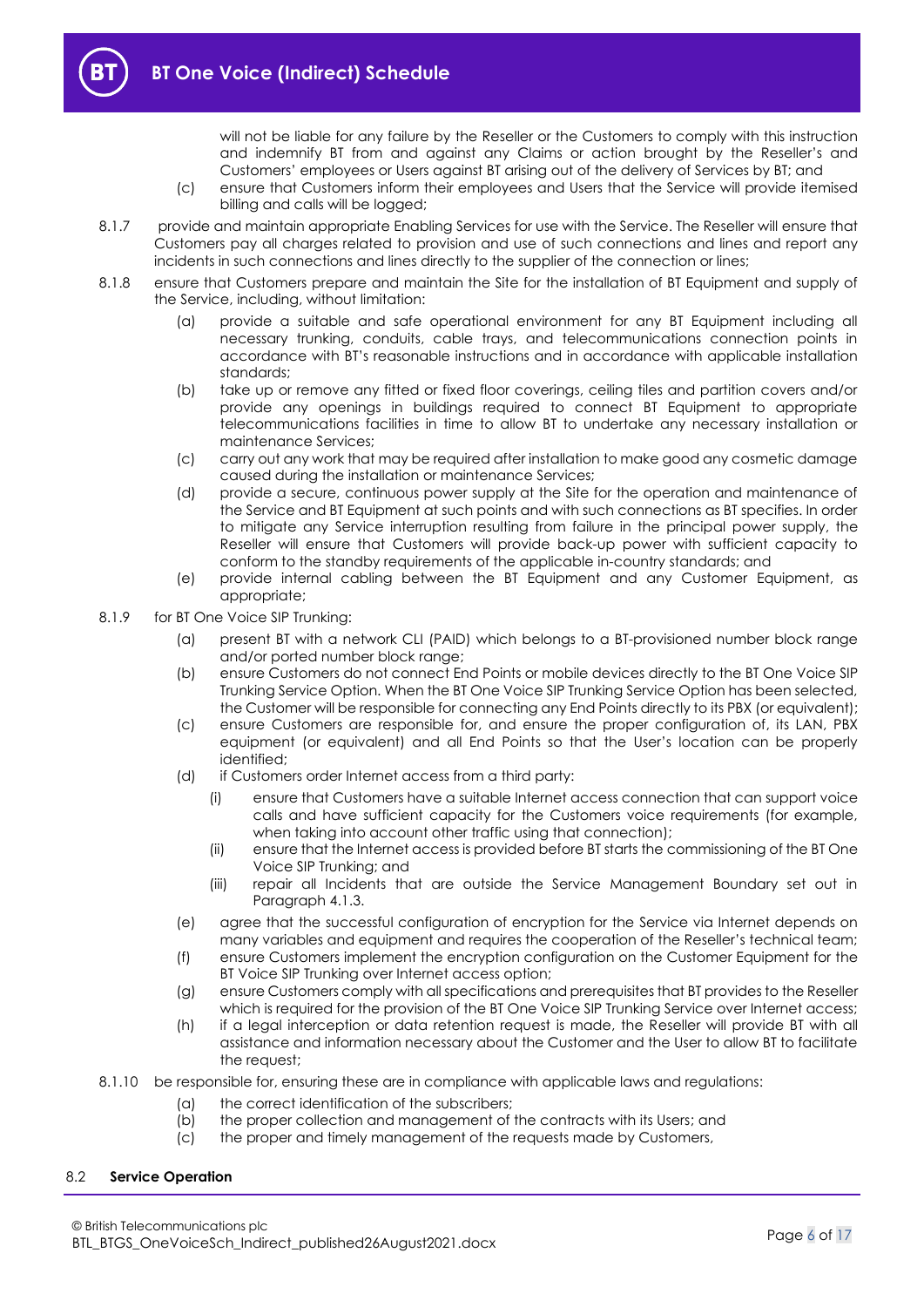

On and from the Operational Service Date, the Reseller will:

- 8.2.1 report Incidents to the Reseller Contact and not to the Service Desk;
- 8.2.2 ensure that the Reseller Contact will take Incident reports and pass these to the Service Desk using the reporting procedures agreed between BT and the Reseller, and will be available for all subsequent Incident management communications;
- 8.2.3 monitor and maintain any Customer Equipment connected to the Service or used in connection with a Service;
- 8.2.4 ensure that, where applicable, any Customer Equipment that is connected to the Service or used, directly or indirectly, in relation to the Service is:
	- (a) connected using the applicable BT Network termination point, or BT's supplier's network termination, unless the Reseller has BT's permission to connect by another means and used in accordance with any instructions, standards and safety and security procedures applicable to the use of that Customer Equipment;
	- (b) adequately protected against viruses and other breaches of security;
	- (c) technically compatible with the Service and will not harm or damage BT Equipment, the BT Network, or any of BT's Partners', suppliers' or subcontractors' network or equipment; and
	- (d) approved and used in accordance with relevant instructions and Applicable Law;
- 8.2.5 where applicable, immediately disconnect any Customer Equipment, or advise BT to do so at the Reseller's expense, if Customer Equipment does not meet any relevant instructions, standards or Applicable Law;
- 8.2.6 where applicable, connect equipment to the Service only by using the NTE at the Sites;
- 8.2.7 where applicable, distribute, manage and maintain access profiles, passwords and other systems administration information relating to the control of Users' access to the Service;
- 8.2.8 where applicable, maintain a list of current Users and immediately terminate access for any person who ceases to be an authorised User;
- 8.2.9 where applicable, ensure the security and proper use of all valid User access profiles, passwords and other systems administration information used in connection with the Service and:
	- (a) inform BT immediately if a user ID or password has, or is likely to, become known to an unauthorised person, or is being or may be used in an unauthorised way; and
	- (b) take all reasonable steps to prevent unauthorised access to the Service;
- 8.2.10 where applicable, if BT requests the Reseller or Customers to do so in order to ensure the security or integrity of the Service, change any or all passwords and/or other systems administration information used in connection with the Service;
- 8.2.11 where applicable, comply and ensure that Customers comply with the provisions of any Software licences provided with or as part of the Service;
- <span id="page-6-0"></span>8.2.12 where applicable, ensure that the maximum number of Users that the Reseller authorises to access and use the Service ("**Authorised Users**") will not exceed the permitted number of User identities set out in the Order;
- 8.2.13 where applicable, not allow any Authorised User subscription to be used by more than one individual User unless it has been reassigned in its entirety to another individual Authorised User, in which case the Reseller will ensure the prior Authorised User will no longer have any right to access or use the Service;
- 8.2.14 where applicable, maintain a written, up to date list of current Authorised Users and provide such list to BT within five Business Days of BT's written request at any time; and
- 8.2.15 comply with and ensure that Customers comply with all specifications and prerequisites that BT provides to the Reseller that are required to troubleshoot BT One Voice SIP Trunking Service over Internet access.

## 8.3 **The End of the Service**

On termination of the Service by either BT or the Reseller, the Reseller will, where applicable:

- 8.3.1 ensure that Customers provide BT with all reasonable assistance necessary to remove BT Equipment from the Sites;
- 8.3.2 ensure that Customers disconnect any Customer Equipment from BT Equipment located at the Sites;
- 8.3.3 ensure that Customers do not dispose of or use BT Equipment other than in accordance with BT's written instructions or authorisation;
- 8.3.4 ensure that Customers arrange for any BT Equipment located at the Sites to be returned to BT;
- 8.3.5 be liable for any reasonable costs of recovery that BT incurs in recovering the BT Equipment; and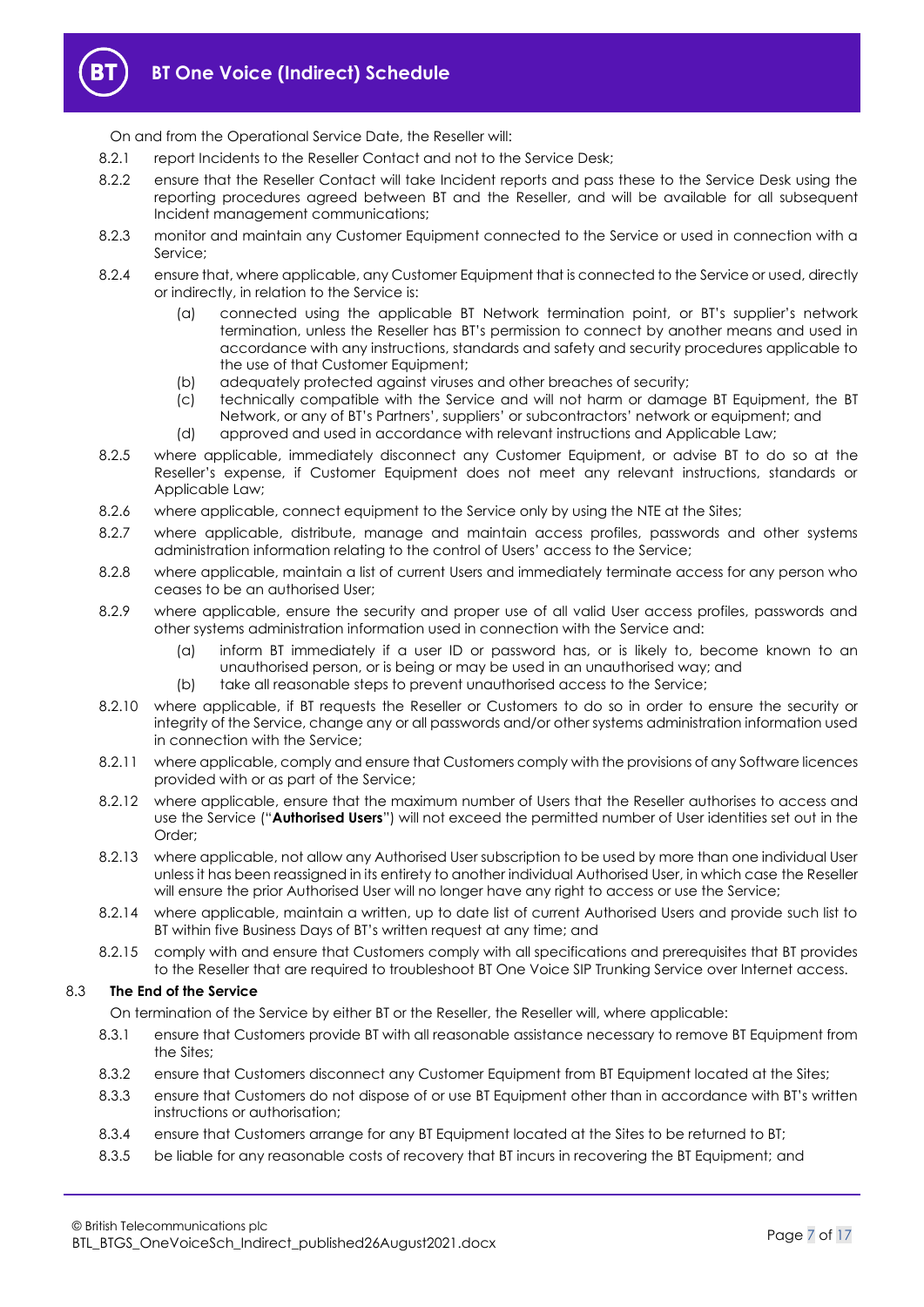

8.3.6 ensure that Customers configure the Customer Equipment to ensure that the Customers cease using the Service.

## <span id="page-7-0"></span>**9 Notification of Incidents**

Where the Reseller becomes aware of an Incident:

- 9.1 the Reseller Contact will report it to BT's Service Desk;
- <span id="page-7-5"></span>9.2 BT will give the Reseller a unique reference number for the Incident ("**Ticket**");
- <span id="page-7-4"></span>9.3 BT will inform the Reseller when BT believes the Incident is cleared, and will close the Ticket when:
	- 9.3.1 the Reseller confirms that the Incident is cleared within 24 hours of being informed; or
	- 9.3.2 BT has attempted unsuccessfully to contact the Reseller, in the way agreed between BT and the Reseller, in relation to the Incident and the Reseller has not responded within 24 hours of BT's attempt to contact the Reseller;
- 9.4 if the Reseller confirms that the Incident is not cleared within 24 hours of being informed, the Ticket will remain open, and BT will continue to work to resolve the Incident.

## <span id="page-7-1"></span>**10 Invoicing**

- 10.1 BT will invoice the Reseller for the Charges for the Service as set out in Paragraph [10.2](#page-7-3) in the amounts and currency specified in any Orders.
- <span id="page-7-3"></span>10.2 Unless stated otherwise in an applicable Order, BT will invoice the Reseller for:
	- 10.2.1 Installation Charges, on the Operational Service Date (or monthly in arrears prior to the Operational Service Date for any work carried out where the planned installation period is longer than one month);
	- 10.2.2 Recurring Charges, except Usage Charges, monthly in advance (unless regulation requires BT to invoice these in arrears). For any period where Service is provided for less than one month, the Recurring Charges will be calculated on a daily basis;
	- 10.2.3 Usage Charges, monthly in arrears, calculated at the then current rates;
	- 10.2.4 applicable one-off Charges e.g. configuration Charges;
- 10.3 BT may invoice the Reseller for any of the following Charges in addition to those set out in the Order:
	- 10.3.1 Charges for investigating Incidents that the Reseller reports to BT where BT finds no Incident or that the Incident is caused by something for which BT is not responsible under the Agreement;
	- 10.3.2 Charges for commissioning the Service as set out in Paragraph [7.2](#page-3-5) outside of Business Hours;
	- 10.3.3 Charges for restoring Service if the Service has been suspended in accordance with the Agreement;
	- 10.3.4 Charges for cancelling the Service in accordance with the Agreement;
	- 10.3.5 Charges for expediting provision of the Service at the Reseller's request after the Reseller has been informed of the Reseller Committed Date;
	- 10.3.6 Charges BT may incur as a result of the Reseller supplying incorrect or incomplete information;
	- 10.3.7 Charges for additional costs incurred during a port, due to special requirements or errors in information provided by the Reseller in the Order, including but not limited to out of hour sporting where permitted;
	- 10.3.8 Charges for any continued use of the Service after termination of the Service;
	- 10.3.9 where the Reseller has selected BT One Voice SIP Trunking Service in North America, any Charges to recover the contributions required to be paid to emergency services funds at the North American state and local level. In addition, BT may charge the Reseller an additional Charge (as set out in the Order) per E911 or 911 call made in North America that is manually handled due to having incorrect or no record in the emergency calling database;
	- 10.3.10 Charges for not complying with traffic profile requirements as in out in Paragraph [11;](#page-7-2)
	- 10.3.11 De-installation Charges within 60 days of de-installation of the Service;
	- 10.3.12 any Termination Charges incurred in accordance with Paragraph [12](#page-8-0) upon termination of the relevant Service; and
	- 10.3.13 any other Charges set out in any applicable Order or as otherwise agreed between BT and the Reseller.

## <span id="page-7-2"></span>**11 Traffic Profiles**

- 11.1 The Reseller agrees the pricing and quality of service is based on reasonable use of a PSTN service dedicated to the Customer' business-oriented activities.
- 11.2 The Reseller will ensure that the Customer will maintain:
	- 11.2.1 a minimum of five Channels per BT IP Connect Global, Ethernet Direct, or Internet connected Site; and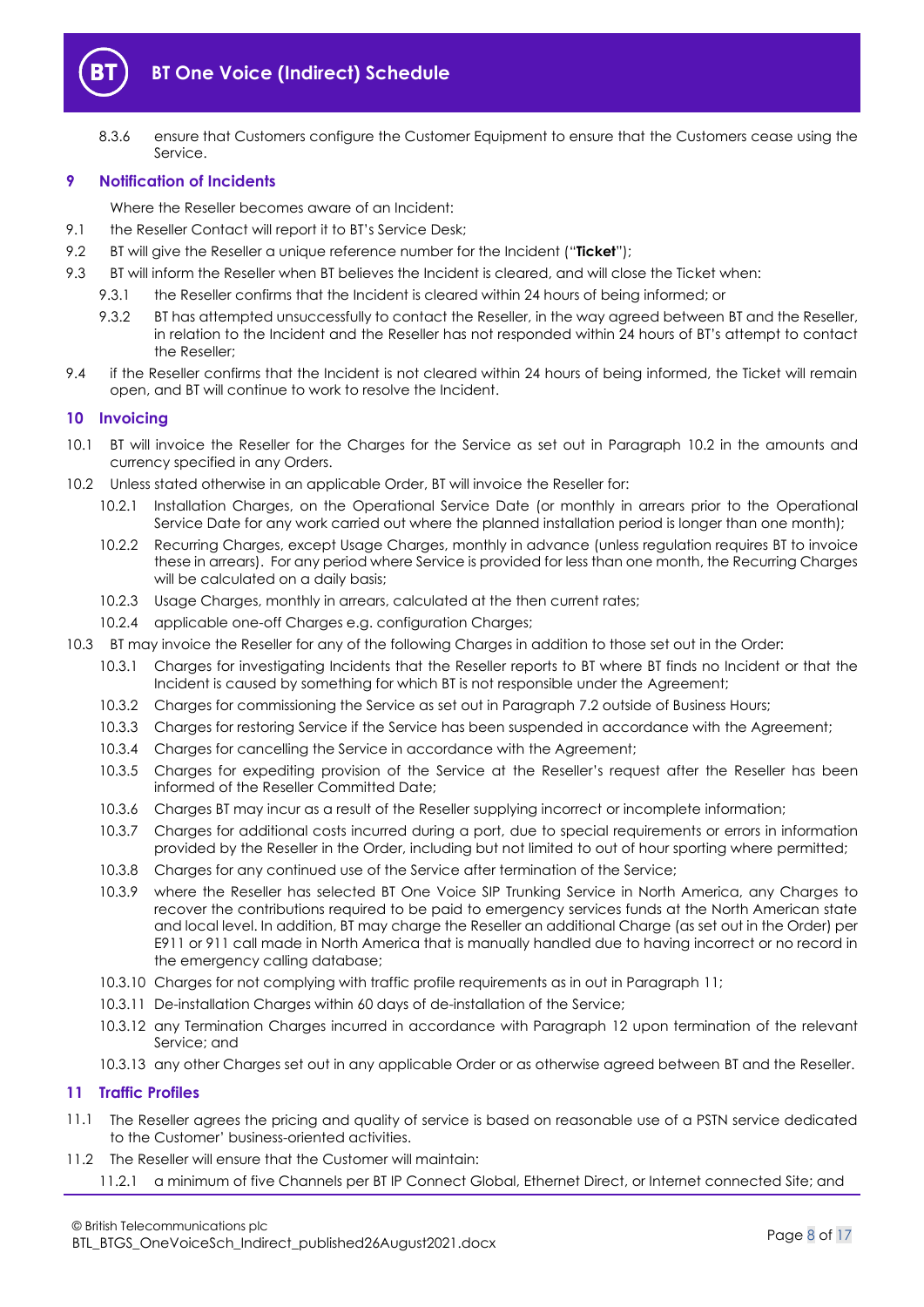

- 11.2.2 a minimum number of 20 Channels (where each Channel supports one simultaneous call) across all Sites; 11.3 The Reseller will ensure that a Customer's:
	- 11.3.1 incoming Off Net traffic will not exceed 35 per cent of the total traffic at the Sites; and
	- 11.3.2 the average number of minutes per Channel will not exceed a total of 8,300 incoming and outgoing minutes per Channel, per month across all of a Customer's national Channels.
- 11.4 The Reseller will pay either standard rates or additional Charge(s) (as set out in the Order) per minute for all traffic originating from a Site in any month where the traffic pattern does not meet the conditions set out in this section [11.](#page-7-2)
- 11.5 If traffic does not comply with the agreed traffic pattern set out in this sectio[n 11](#page-7-2) at a Site for more than three months (which do not need to be consecutive) in any consecutive 12 month period, BT may suspend the delivery of all traffic from that Site on 30 days' Notice and/or revise the rates to be applied to traffic at that Site.
- 11.6 For delivery of traffic to an undeclared premium rate service, and/or deviations from reasonable use of a PSTN service, BT may:
	- 11.6.1 block all traffic; and/or
	- 11.6.2 revise the Charges to be applied to such delivery. Any new Charges will be agreed on a new Order. If the Reseller and BT do not reach agreement on the new Charges to apply then the traffic to such undeclared premium rate service will remain blocked.
- 11.7 The Reseller is responsible for paying all Charges for communications originated by abuses, failures, frauds, etc. originated in equipment managed by the Reseller and the Customers, including those originated by persons not authorized by the Reseller and the Customers who have accessed the equipment by any means, either locally or remotely.

## <span id="page-8-0"></span>**12 Charges for Termination for Convenience**

- <span id="page-8-2"></span>12.1 If the Reseller exercises the Reseller's right to terminate the Agreement or any Service for convenience, the Reseller will pay BT:
	- 12.1.1 all outstanding Charges for Service rendered;
	- 12.1.2 De-installation Charges;
	- 12.1.3 any remaining Charges outstanding with regard to BT Equipment;
	- 12.1.4 any other Charges set out in the Order; and
	- 12.1.5 the following additional Charges:
		- (a) all committed costs to a supplier incurred by BT as a result of the Reseller's commitment to BT under the Agreement, which BT cannot reasonably mitigate; and
		- (b) all incremental charges incurred by BT from a supplier due to the early termination.
- 12.2 In addition to the Charges set out at Paragrap[h 12.1](#page-8-2) above, if the Reseller terminates during the Minimum Period of Service the Reseller will pay BT for any parts of the Service that were terminated during the Minimum Period of Service, Termination Charges, as compensation, equal to:
	- 12.2.1 100 per cent of the Recurring Charges for any remaining months of the first 12 months of the Minimum Period of Service (if terminated during the first 12 months);
	- 12.2.2 20 per cent of the Recurring Charges for the remaining months, other than the first 12 months, of the Minimum Period of Service; and
	- 12.2.3 any waived Installation Charges.

## <span id="page-8-1"></span>**13 BT Equipment**

- 13.1 BT Equipment will remain BT's property at all times and risk in BT Equipment will pass to the Reseller upon delivery, whether or not the BT Equipment has been installed.
- 13.2 The Reseller will ensure that Customers will not use BT Equipment other than in accordance with BT's written instructions or authorisation and will not move, add to, reconfigure, modify or otherwise interfere with BT Equipment, nor permit any other person (other than a person authorised by BT) to do so.
- 13.3 The Reseller will be liable to BT for any loss of or damage to BT Equipment, except where the loss or damage is a result of fair wear and tear or caused by BT.
- 13.4 The Reseller will ensure that Customers will not move or relocate any BT Equipment without BT's prior written consent and the Reseller will pay BT's costs and expenses reasonably incurred as a result of such move or relocation.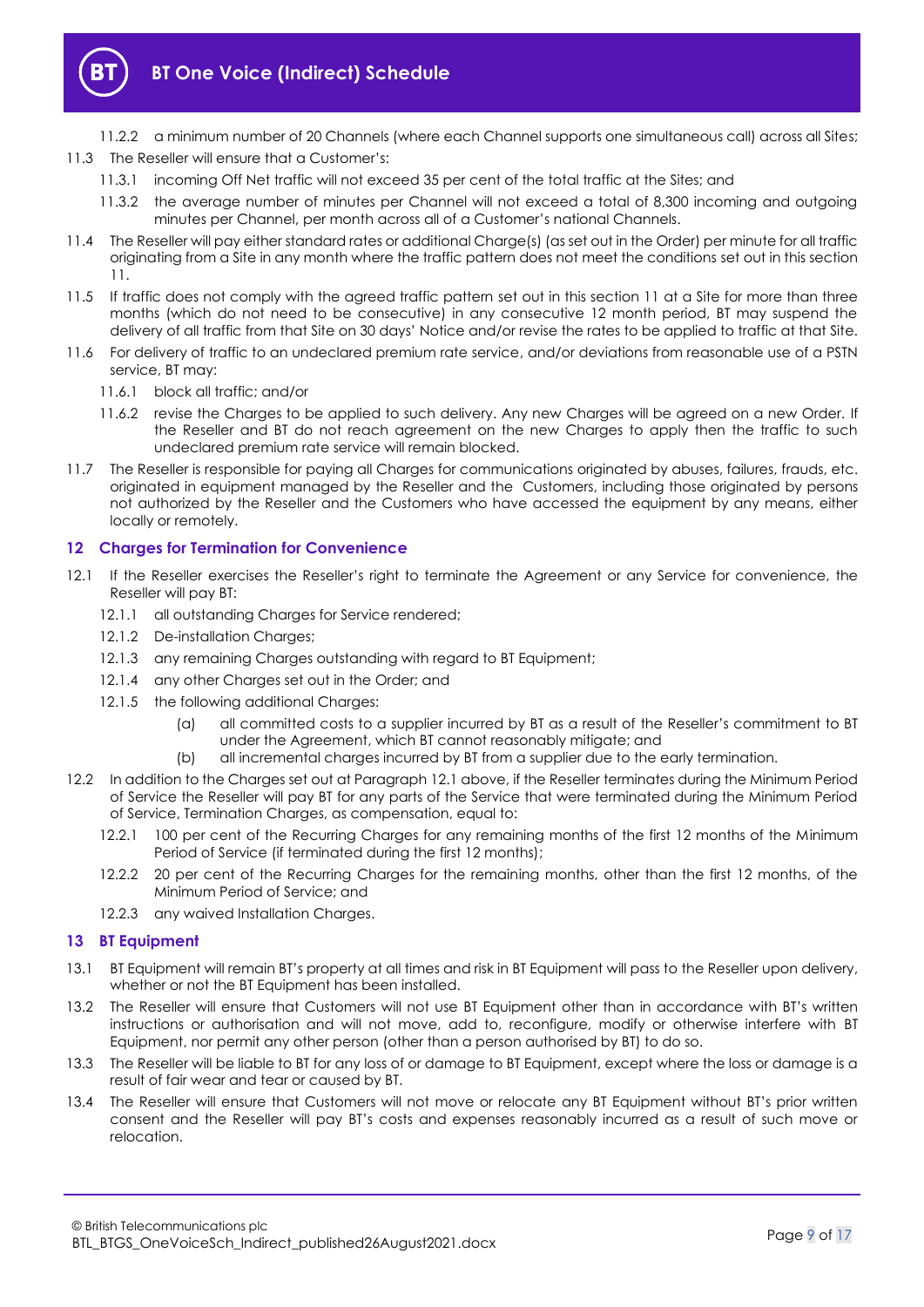

## <span id="page-9-0"></span>**Part C – Service Levels**

Service Levels and associated Service Credits will only apply where specifically set out in an Order. Where an Order does not set out the Service Levels then this Part C, including any Service Credits, will not apply to that Order.

## <span id="page-9-1"></span>**14 On Time Delivery**

## <span id="page-9-7"></span>14.1 **On Time Delivery Service Level**

14.1.1 BT will deliver the Service on or before the Reseller Committed Date (the "**On Time Delivery Service Level**").

## <span id="page-9-3"></span>14.2 **On Time Delivery Service Credits**

- 14.2.1 If BT does not meet the On Time Delivery Service Level, the Reseller may claim On Time Delivery Service Credits for each day that passes after the Reseller Committed Date until the Service is delivered at the Site, as set out in this Paragraph [14.2.](#page-9-3)
- 14.2.2 The Reseller may claim On Time Delivery Service Credits by reporting any failure to meet the On Time Delivery Service Level to the Service Desk in accordance with Paragrap[h 9](#page-7-0) (Notification of Incidents).
- 14.2.3 On Time Delivery Service Credits are available up to a maximum amount equal to 100 per cent of the monthly Recurring Charge for the affected Site or Circuit.
- 14.2.4 If BT and the Reseller have agreed a revised Reseller Committed Date in writing, or if BT exercises BT's right to revise the Reseller Committed Date as set out in Paragraph [14.3.1,](#page-9-4) the calculation of any On Time Delivery Service Credits will be made by reference to the revised Reseller Committed Date.

#### <span id="page-9-4"></span>14.3 **Exceptions**

- 14.3.1 If the Reseller requests a change to the Service or any part of the Service, then BT may change the Reseller Committed Date to accommodate that change.
- 14.3.2 The On-Time Delivery Service Level does not apply to:
	- (a) upgrades and/or changes to the Services, unless these require the installation of new components and have an agreed delivery date;
	- (b) BT One Voice SIP Trunking Internet access;
	- (c) voice calls delivered over Internet access;
- 14.3.3 BT may expedite delivery of the Service for operational reasons or in response to a request from the Reseller, but this will not revise the Reseller Committed Date.

## <span id="page-9-2"></span>**15 Service Availability**

#### <span id="page-9-6"></span>15.1 **Availability Service Level**

- 15.1.1 From the Operational Service Date, BT will provide the Service with a target availability corresponding to the applicable SLA Category for the Service as set out in the table in Paragraph [15.2.1](#page-9-5) below (the "**Availability Service Level**").
- 15.1.2 The Reseller may request Availability Service Credits for Qualifying Incidents at either:
	- (a) the Standard Availability Service Credit Rate, as set out in Paragraph [15.3.5;](#page-10-2) or
	- (b) as applicable, the Elevated Availability Service Credit Rate, as set out in Paragraph [15.3.6.](#page-10-3)

## <span id="page-9-5"></span>15.2 **SLA Categories**

15.2.1 The following table sets out the Availability Annual Targets, the Maximum Annual Availability Downtime, the Maximum Monthly Availability Downtime, the Standard Availability Service Credit Rate, the Elevated Availability Service Credit Rate and the Service Credit Interval for each SLA Category:

| <b>SLA</b><br>Category | Availability<br><b>Annual Target</b> | Maximum<br>Annual<br><b>Availability</b><br><b>Downtime</b> | <b>Maximum</b><br><b>Monthly</b><br>Availability<br><b>Downtime</b> | <b>Standard</b><br><b>Availability</b><br><b>Service Credit</b><br>Rate | Elevated<br><b>Availability</b><br><b>Service Credit</b><br>Rate | <b>Service Credit</b><br>Interval |
|------------------------|--------------------------------------|-------------------------------------------------------------|---------------------------------------------------------------------|-------------------------------------------------------------------------|------------------------------------------------------------------|-----------------------------------|
| $Cat A++$              | $\geq$ 99.999%                       | 5 minutes                                                   | 0 minutes                                                           | 4%                                                                      | 8%                                                               | 5 min                             |
| Cat A+                 | $\geq 99.99\%$                       | 1 hour                                                      | 0 minutes                                                           | 4%                                                                      | 8%                                                               | 15 min                            |
| Cat A1                 | $\geq 99.97\%$                       | 3 hours                                                     | 0 minutes                                                           | 4%                                                                      | 8%                                                               | hour                              |
| Cat A                  | $\geq 99.95\%$                       | 4 hours                                                     | 0 minutes                                                           | 4%                                                                      | 8%                                                               | hour                              |
| Cat B                  | $\geq 99.90\%$                       | 8 hours                                                     | 1 hour                                                              | 4%                                                                      | 8%                                                               | i hour                            |
| Cat C                  | $\geq 99.85\%$                       | 13 hours                                                    | 3 hours                                                             | 4%                                                                      | $4\%$                                                            | I hour                            |
| Cat D                  | $\geq 99.80\%$                       | 17 hours                                                    | 5 hours                                                             | 4%                                                                      | 4%                                                               | hour                              |
| Cat E                  | $\geq 99.70\%$                       | 26 hours                                                    | 7 hours                                                             | 4%                                                                      | 4%                                                               | hour                              |
| Cat F                  | $\geq 99.50\%$                       | 43 hours                                                    | 9 hours                                                             | 4%                                                                      | 4%                                                               | hour                              |
| Cat G                  | $\geq 99.00\%$                       | 87 hours                                                    | 11 hours                                                            | 4%                                                                      | $4\%$                                                            | hour                              |
| Cat H                  | $\geq 98.00\%$                       | 175 hours                                                   | 13 hours                                                            | 4%                                                                      | 4%                                                               | 1 hour                            |
| Cat I                  | $\geq 97.00\%$                       | 262 hours                                                   | 15 hours                                                            | 4%                                                                      | 4%                                                               | l hour                            |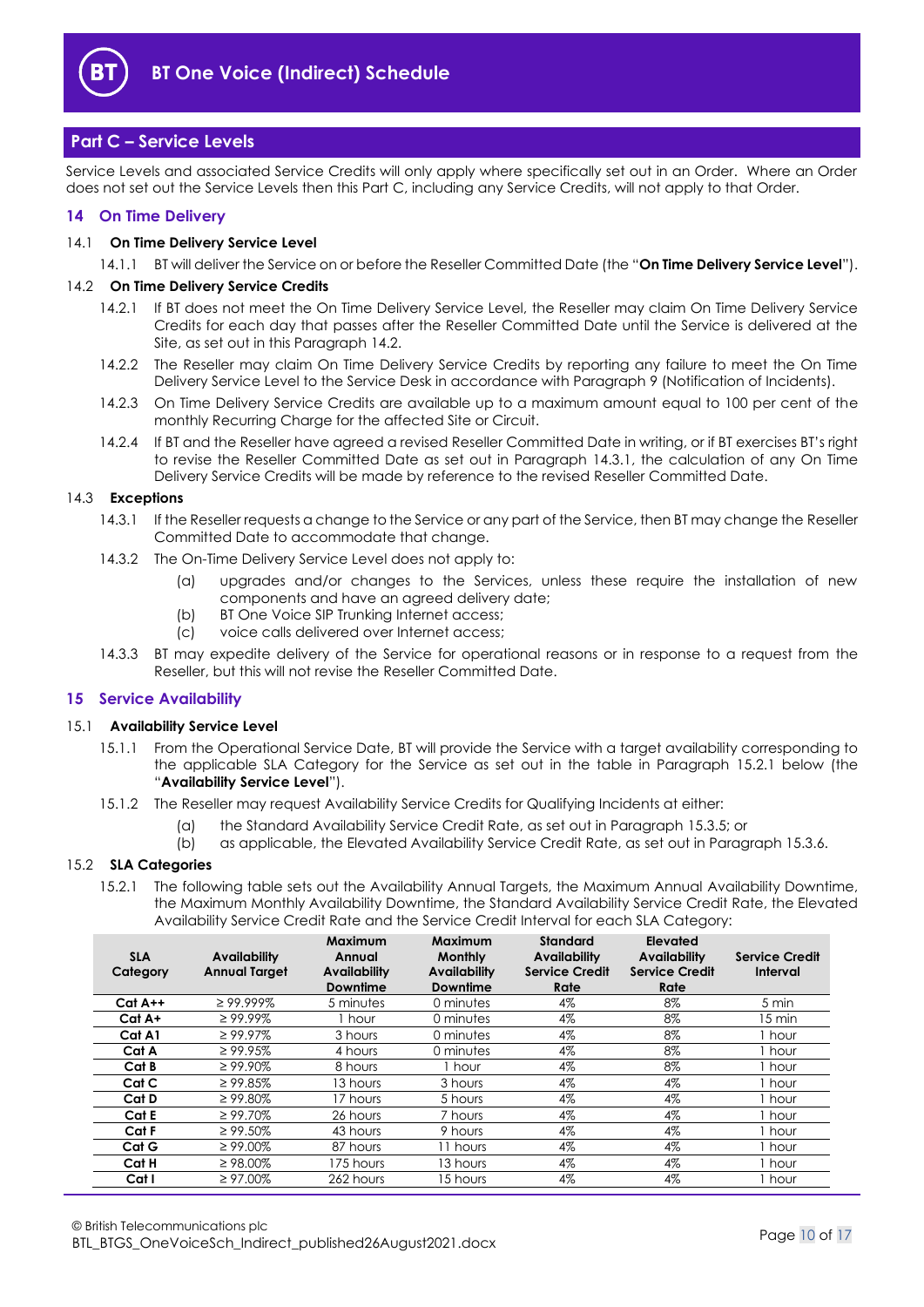

15.2.2 The SLA Category applicable to the Reseller's relevant Service Options will be set out in the Order.

## <span id="page-10-4"></span>15.3 **Availability Service Credits**

- 15.3.1 If a Qualifying Incident occurs, BT will measure and record the Availability Downtime for the Site or Circuit starting from when the Reseller reports a Qualifying Incident and ending when BT closes the Incident in accordance with Paragraph [9.3.](#page-7-4)
- <span id="page-10-5"></span>15.3.2 BT will measure the Availability Downtime in units of full minutes during the Local Contracted Business Hours for Access Line Incidents, and during the Contracted Maintenance Hours for BT Equipment Incidents.
- <span id="page-10-6"></span>15.3.3 Following the measurement taken in accordance with Paragraph[s 15.3.1](#page-10-4) and [15.3.2,](#page-10-5) BT will calculate the cumulative Availability Downtime for the calendar months in which the Qualifying Incident occurred (the "**Cumulative Monthly Availability Downtime**") and for the previous 12 consecutive calendar months (the "**Cumulative Annual Availability Downtime**").
- 15.3.4 In the event that a Site or Circuit has been installed for less than 12 consecutive months, BT will apply an assumed Cumulative Annual Availability Downtime for the previous 12 consecutive months for that Site or Circuit using the Availability Downtime data recorded to date.
- <span id="page-10-2"></span>15.3.5 If the Cumulative Monthly Availability Downtime of the Site or Circuit exceeds the Maximum Monthly Availability Downtime, the Reseller may request Availability Service Credits at the Standard Availability Service Credit Rate for each stated Service Credit Interval above the Maximum Monthly Availability Downtime.
- <span id="page-10-3"></span>15.3.6 If the Cumulative Annual Availability Downtime of the Site or Circuit, exceeds the Maximum Annual Availability Downtime, the Reseller may request Availability Service Credits for all further Qualifying Incidents at the Elevated Availability Service Credit Rate for each started Service Credit Interval above the Maximum Annual Availability Downtime up to and until the Cumulative Annual Availability Downtime by Service is less than the Maximum Annual Availability Downtime.
- 15.3.7 Availability Service Credits are available up to a maximum amount equal to 100 per cent of the monthly Recurring Charges.

## 15.4 **Exceptions**

- 15.4.1 Availability Service Level does not apply to
	- (a) voice calls delivered over Internet access.

## <span id="page-10-0"></span>**16 Resiliency Restoration**

#### <span id="page-10-8"></span>16.1 **Resiliency Restoration Service Level**

Where the Reseller has purchased a Resilient Service and experiences loss of Service on any Resilient Component (which does not amount to a Severity Level 1 Incident), BT aims to restore Service to the affected Resilient Components within 24 hours of the Reseller reporting the Incident ("**Resiliency Restoration Service Level**"). The Resiliency Restoration Service Level will not apply where there is a Qualifying Incident, in which case, the Availability Service Level will apply, in accordance with Paragraph [15.](#page-9-2)

#### <span id="page-10-7"></span>16.2 **Resiliency Restoration Service Credits**

- 16.2.1 If the affected Resilient Components are not restored within 24 hours, the Reseller may request a Service Credit for each commenced hour in excess of the Resiliency Restoration Service Level ("**Resiliency Restoration Service Credit**").
- 16.2.2 Resiliency Restoration Service Credits are equal to 1 per cent of the total monthly Recurring Charges for the Resilient Service up to a maximum amount equal to 100 per cent of the monthly Recurring Charges.

## <span id="page-10-1"></span>**17 Network Performance**

#### <span id="page-10-9"></span>17.1 **BT Network – Transmission rate**

- 17.1.1 BT's targets for transmission rates, that is the speed of transmission of fax signals, on the BT Network for On-Net calls (including the Access Lines) or for the part of the call carried on the BT Network (including Access Line) for On-Net to Off Net calls is 14.4 Kbits per second for fax, subject to the Customer Equipment being capable of transmitting at these rates ("**Transmission Rate Service Level**").
- 17.1.2 If the Reseller experiences transmission rates lower than the target rates on any route(s) then the Reseller will report it to the Service Desk using the Incident reporting procedures set out in Paragraph [9.](#page-7-0)
- 17.1.3 BT will investigate the cause and if the low transmission rate is due to the BT Network, BT will resolve the Incident as quickly as possible.
- 17.1.4 If the Incident continues for five days or more then the Reseller may request a Service Credit and BT will pay the Reseller a Service Credit of two per cent of the monthly Recurring Charge for the affected (originating) Site.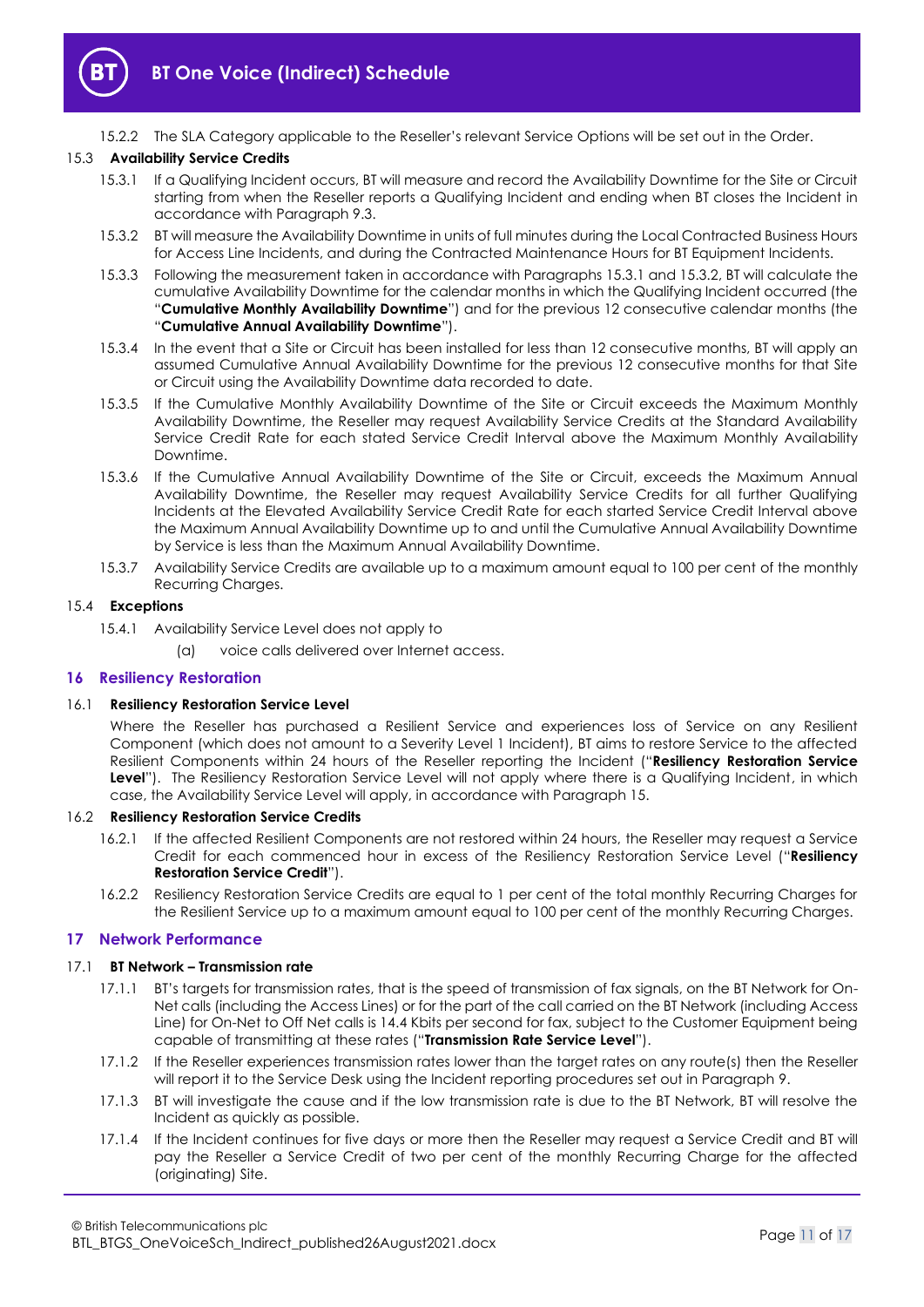

## <span id="page-11-3"></span>17.2 **BT Network – Post Dial Delay (PDD)**

- 17.2.1 For any route(s) for On-Net calls (including the Access Lines that BT provides) or for the part of the call carried on the BT Network (including Access Line) for On-Net to Off-Net calls ("**Qualifying Route**"), BT's target is for PDD to be five seconds or less ("**Post Dial Delay Service Level**").
- 17.2.2 If the Reseller experiences PDD greater than five seconds on any Qualifying Route, then the Reseller will report it to the Service Desk using the Incident reporting procedures set out in Paragraph [9.](#page-7-0)
- 17.2.3 BT will investigate the cause and if it is due to the BT Network, BT will resolve the Incident as quickly as possible.
- 17.2.4 If either the PDD persists for more than five Business Days, or the Reseller reports three Incidents on the same Qualifying Route(s) in any calendar month, then the Reseller may request a Service Credit of two per cent of the monthly Recurring Charge of the affected (originating) Site.
- 17.2.5 These targets for PDD do not apply to:
	- (a) Access Lines with compression applied; and
	- (b) Sites with Site location codes or a variable length Dial Plan.

#### 17.3 **Normal Call Completion**

- 17.3.1 An On-Net call is complete when the caller hears a ring tone, busy tone, or network generated recorded message. The call is considered normally completed when the call is terminated by one of the callers on the call "**hanging up**".
- <span id="page-11-2"></span>17.3.2 BT's target for normal call completion rate per month is more than or equal to 98 per cent ("**Call Completion Service Level**").
- 17.3.3 The Call Completion Service Level does not include completion to an Off-Net destination after the call has been delivered to the Off-Net gateway.
- 17.3.4 BT will deliver the call up to where it is handed off to the PSTN and/or mobile network service providers.
- 17.3.5 If a call does not complete then the Reseller will report it to the Service Desk using the Incident reporting procedures set out in Paragraph [9.](#page-7-0)
- 17.3.6 BT will investigate the cause, and, if it is due to the BT Network, will resolve the Incident as quickly as possible.
- 17.3.7 BT will measure call completion performance each calendar month as the percentage of calls proven by BT to have failed against the total completed calls originating from a Site.
- 17.3.8 The Reseller may request Service Credits as follows:

| Normal call completion rate (per Month) | Service credit (% of the monthly Recurring<br><b>Charges for originating Site)</b> |
|-----------------------------------------|------------------------------------------------------------------------------------|
| more than or equal to 98%               | 0%                                                                                 |
| less than 98% and more than 90%         | $2\%$                                                                              |
| less than 90%                           | 4%                                                                                 |

- 17.3.9 Abnormal call termination caused by the calling party, the called party, or resources of either party is not covered by the Call Completion Service Level.
- 17.3.10 If BT Equipment (e.g. managed router at a Site) is disconnected deliberately, call failure is not covered by the Call Completion Service Level.
- 17.3.11 The Call Completion Service Level does not apply if BT successfully delivers a call to an Off-Net location but it cannot be completed due to actions of the PSTN or mobile network provider.

#### 17.4 **Call Quality**

- 17.4.1 The BT Network is intended to support quality voice for On-Net calls at all Sites directly connected to the BT Network. Call quality for Off-Net calling is subject to the performance of the third party network provider and is outside BT's control.
- 17.4.2 The Reseller accepts that Customers usage of the Internet access option to access the Service will be subject to the normal constraints imposed by the Internet, such as the possible degradation in voice quality through packet drops, delay and non-guarantee of throughput. BT will not be responsible for any degradation in voice quality, outages or similar issues caused by the Internet access option.
- 17.5 The network performance service levels further described in the BT IP Connect Global Service Schedule to the PSA will apply to traffic carried entirely on the BT IP Connect Global network.

## <span id="page-11-0"></span>**18 Requests for Service Credits**

<span id="page-11-1"></span>18.1 The Reseller may request applicable Service Credits within 28 days of the end of the calendar month in which an Incident occurred by providing details of the reason for the claim. Any failure by the Reseller to submit a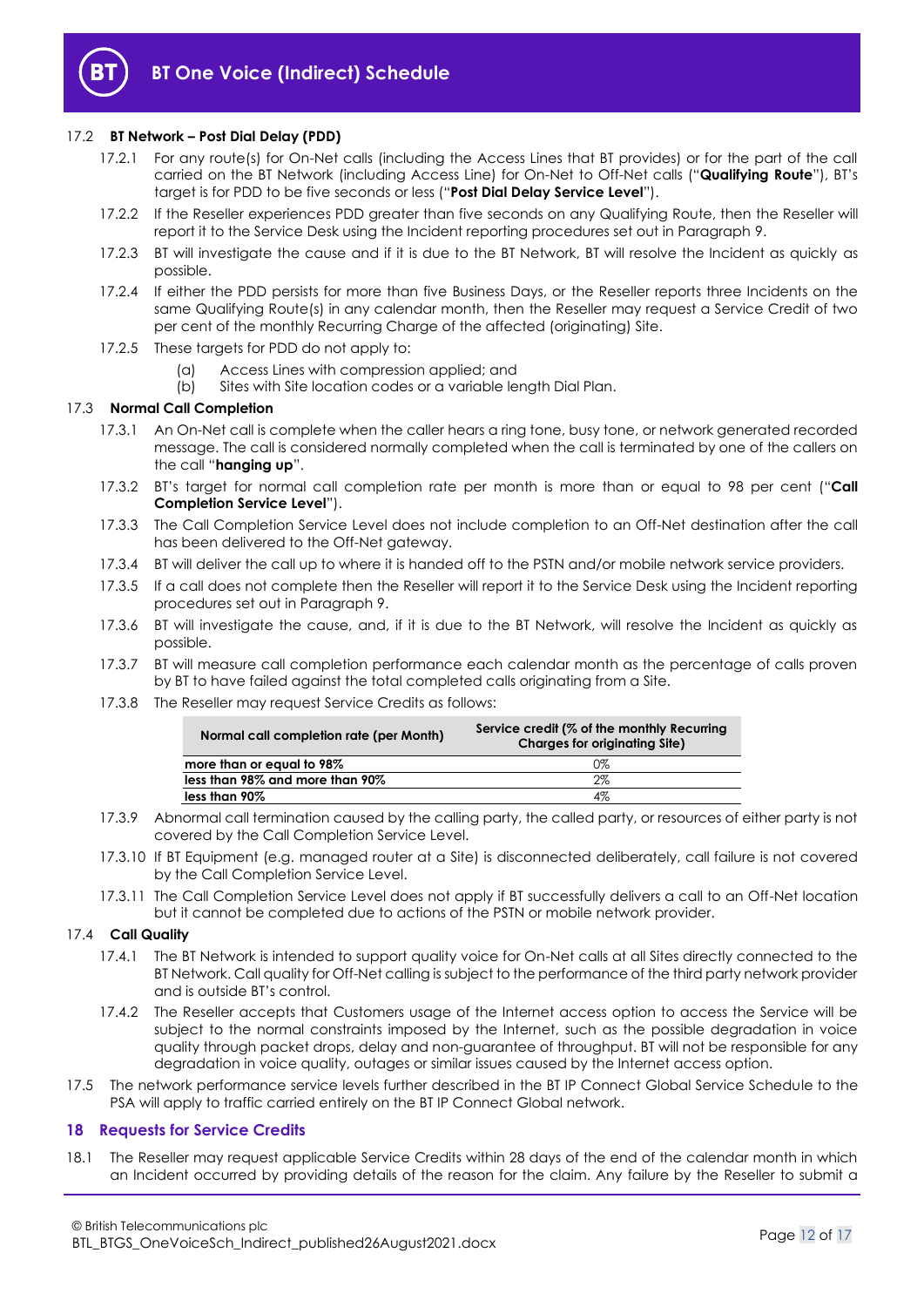

request in accordance with this Paragraph [18.1](#page-11-1) will constitute a waiver of any claim for Service Credits in that calendar month.

- 18.2 Upon receipt of a valid request for Service Credits in accordance with Paragraph [18.1;](#page-11-1)
	- 18.2.1 BT will issue the Reseller with the applicable Service Credits by deducting those Service Credits from the Reseller's invoice within two billing cycles of the request being received; and
	- 18.2.2 following termination of the Agreement where no further invoices are due to be issued by BT, BT will pay the Reseller the Service Credits in a reasonable period of time.
- 18.3 All Service Levels and Service Credits will be calculated in accordance with information recorded by, or on behalf of, BT.
- 18.4 If there are multiple Access Lines to a Site, and some, but not all Access Lines have failed, any Availability Service Credits will be calculated in proportion to the total Site Charges. For example, if a Site has four Access Lines and one fails, the Service Credit will be one quarter of the Service Credit that would apply if all the Access Lines had failed.
- 18.5 The Service Levels under this Schedule will not apply:
	- 18.5.1 if BT fails to do or not do something that BT is supposed to under the Agreement (including not carrying out any of BT's responsibilities, carrying them out late or not meeting any Service Levels), to the extent BT's failure is due to:
		- (a) the Reseller's failure to carry out any of the Reseller's responsibilities under the Agreement, or the Reseller carrying them out late, in which case the Reseller will pay BT for any reasonable costs BT incurs as a result of the Reseller's failure;
		- (b) the Reseller's failure to make sure that Customers carry out any of their responsibilities under the Agreement, or if they carry them out late, in which case the Reseller will pay BT for any reasonable costs BT incurs as a result of the Reseller's failure;
		- (c) anyone other than BT, its Affiliates or its subcontractors failing to do or not do something they are supposed to do;
		- (d) a restriction or prevention by Applicable Law, a court order, an application for interlocutory relief or injunction; or
	- 18.5.2 during any trial period of the Service;
	- 18.5.3 to failures due to any force majeure event;
	- 18.5.4 if the Reseller causes a delay, provides inaccurate information or does not provide any requested information in accordance with any reasonable timescales BT tells the Reseller about;
	- 18.5.5 to any Incident not reported in accordance with Paragrap[h 9](#page-7-0) above; and
	- 18.5.6 if the Reseller has not complied with the Agreement.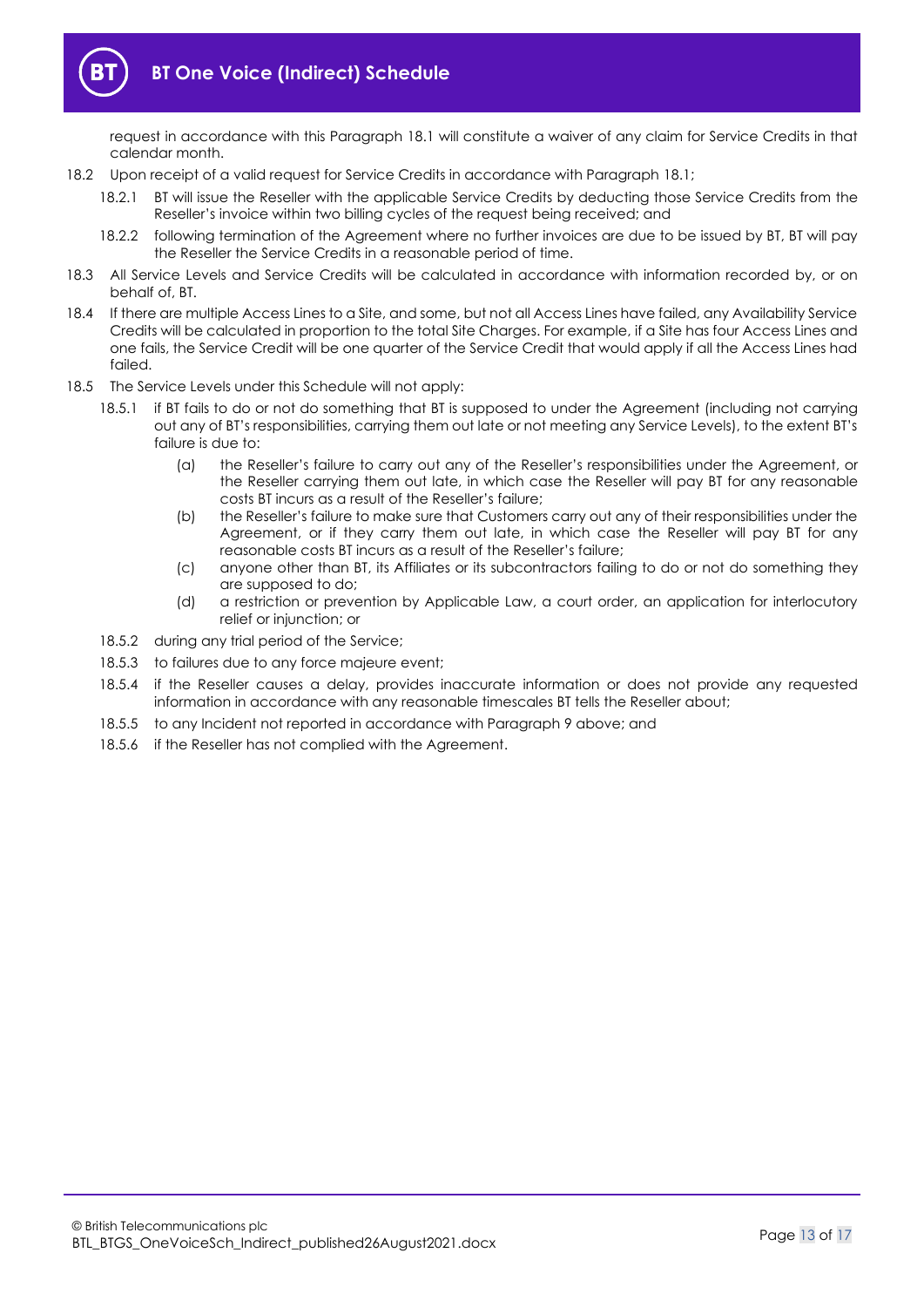

# <span id="page-13-0"></span>**Part D – Defined Terms**

## <span id="page-13-1"></span>**19 Defined Terms**

In addition to the defined terms in the Governing Agreement, capitalised terms in this Schedule will have the following meanings (and in the case of conflict between these defined terms and the defined terms in the Governing Agreement, these defined terms will take precedence for the purposes of this Schedule):

"**Access Line**" means a Circuit connecting a Site to the BT Network.

"**Authorised User**" has the meaning given in Paragraph [8.2.12.](#page-6-0)

"**Availability**" means the period of time when the Service is functioning.

"**Availability Downtime**" means the period of time during which a Qualifying Incident exists as measured by BT in accordance with Paragrap[h 15.3.1.](#page-10-4)

"**Availability Service Credit**" means the Service Credit calculated at the Standard Availability Service Credit Rate or at the Elevated Availability Service Credit Rate as applicable.

"**Availability Service Level**" has the meaning given in Paragrap[h 15.1.1.](#page-9-6)

"**BT IP Connect Global**" means BT's private, global IP-based VPN service based on MPLS technology which is provided under its own standard terms and conditions.

"**BT Network**" means the communications network owned or leased by BT and used to provide a Service.

"**BT One Voice Network Databuild**" means the configuration activity required to set up the Service for the Reseller.

"**BT One Voice SIP Trunking**" means the Service Option as set out in Paragraph [3.4.](#page-1-6)

"**Business Hours**" means between the hours of 0800 and 1700 in a Business Day.

"**Call Barring**" has the meaning given at Paragrap[h 3.4.2.](#page-1-7)

"**Call Completion Service Level**" has the meaning given in Paragraph [17.3.2.](#page-11-2)

"**Call Manager**" means a software based PBX for controlling and connecting IP Telephones that are based on the Internet Protocol.

"**Calling Line Identification**" or "**CLI**" means the feature which provides the phone number of the caller as the call comes in.

"**Calling Line Identification Presentation**" or "**CLIP**" means a standardised field within the SIP call setup messages protocol that is exchanged between the Reseller's Customer's PBX and the Service.

"**Calling Line Identification Restriction**" or "**CLIR**" means a standardised field within the SIP call setup messages protocol that is exchanged between the Reseller's Customer's PBX and the Service.

"**Centralised IPT**" means provisioning of the BT One Voice SIP Trunking Service through a single IPT Call Manager at a central location with IP phones at multiple remote locations within the same country or within a region.

"**Centralised SIP Trunking**" means the Service Option as set out in Paragraph [3.4.7.](#page-2-3)

"**Channel**" means a channel that supports one simultaneous call.

"**Circuit**" means any line, conductor, or other conduit between two terminals by which information is transmitted, and that is provided as part of the Service.

"**Contracted Maintenance Hours**" means the times during which BT will provide maintenance for BT Equipment, which will be Business Hours unless specified otherwise in the Order.

"**Cumulative Annual Availability Downtime**" has the meaning given in Paragraph [15.3.3.](#page-10-6)

"**Cumulative Monthly Availability Downtime**" has the meaning given in Paragrap[h 15.3.3.](#page-10-6)

"**Customer Contact**" has the meaning given in Paragraph [8.1.1.](#page-4-1)

"**Customer Equipment**" means any equipment and any software, other than BT Equipment, used in connection with a Service.

"**De-installation Charges**" means the charges payable by the Reseller on de-installation of the Service that will be equal to the then current rates for Installation Charges on the date of de-installation.

"**Dial Plan**" has the meaning given in Paragraph [3.3.1\(a\).](#page-1-8)

"**Direct Access**" means the Service Option as set out in Paragrap[h 3.5.](#page-2-2)

"**DIVERSION**" means a standardised field within the SIP call setup messages protocol that is exchanged between the Reseller's Customer's PBX and the Service.

"**Elevated Availability Service Credit Rate**" means the applicable rate as set out in the table at Paragraph [15.2.1](#page-9-5) for the relevant SLA Category.

"**Enabling Service**" has the meaning given in Paragrap[h 5.1.](#page-3-6)

"**End Point**" means any device, including soft client(s), which is connected to the Reseller's Customer's PBX or equivalent.

"**Ethernet**" means a family of computer networking technologies for LANs.

"**Ethernet Direct**" means an access method which enables the Reseller to directly connect the Reseller's PBX via a 10/100/1G Ethernet connection to the BT One Voice SIP Trunking Service.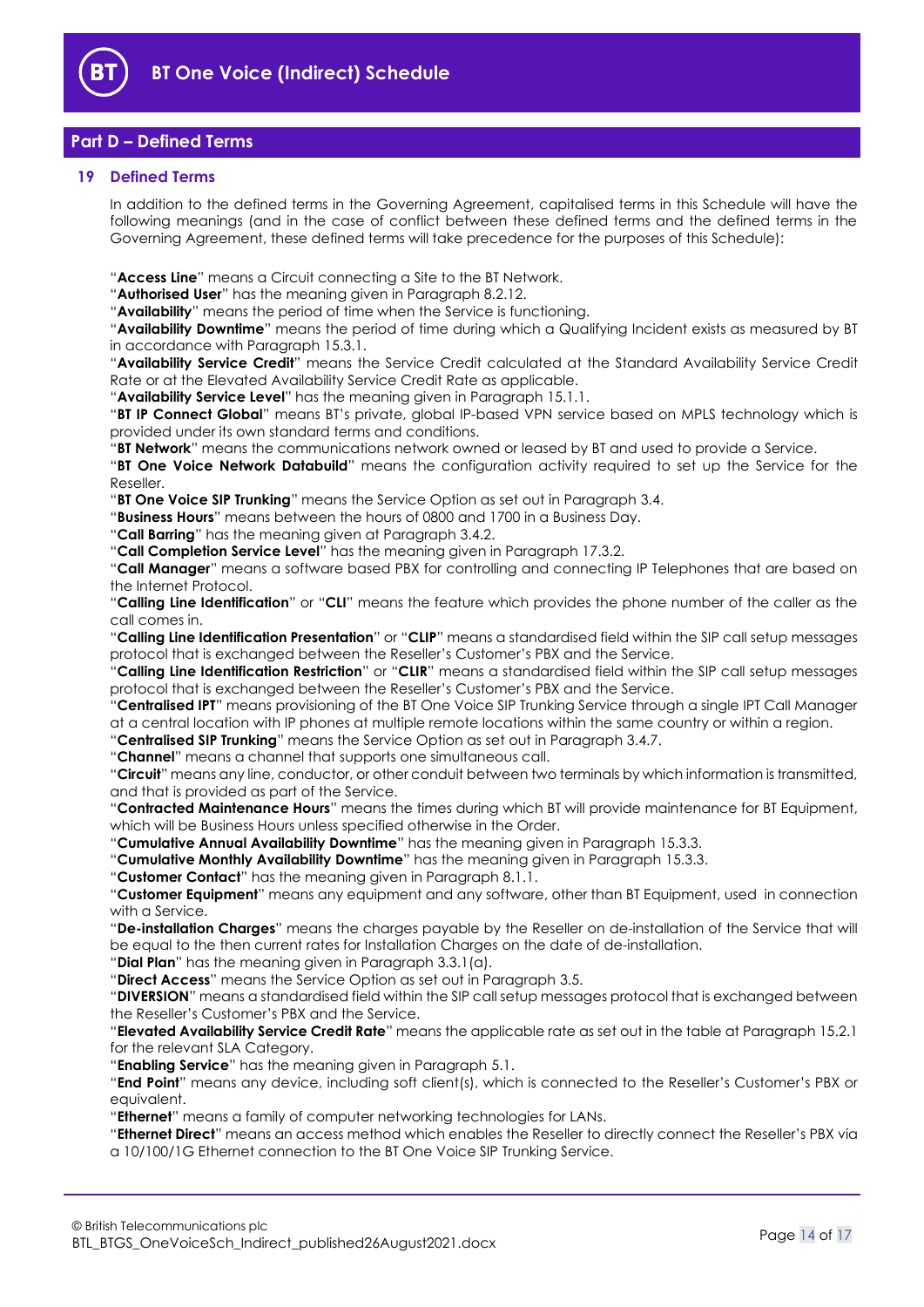

**"E911"** and "**911**" means the system used in North America that links emergency callers with the appropriate emergency resources.

"**FRF16.1**" means a network feature that is used to optimise the use of bandwidth in a network.

"**FROM**" means a standardised field within the SIP call setup messages protocol that is exchanged between the Reseller's Customer's PBX and the Service.

"**Illegal Calls"** means illegally spoofed calls, illegal robocalls and/or fraudulent calls.

"**Incident**" means an unplanned interruption to, or a reduction in the quality of, the Service or particular element of the Service.

"**Installation Charges**" means those Charges set out in the Order in relation to installation of the Service and/or any Customer Equipment and/or BT Equipment as applicable.

"**Integrated Services Digital Network**" or "**ISDN**" means a set of communication standards for simultaneous digital transmission of voice, video, data, and other network services over the traditional circuits of the PSTN.

"**Internet**" means a global system of interconnected networks that use a standard Internet Protocol to link devices worldwide.

"**Internet Protocol**" or "**IP**" means a communications protocol for devices connected to the Internet that specifies the format for addresses and units of transmitted data.

"**IP Telephone**" or "**IP Phone**" means a telephone device that converts speech into digital IP packets. Beyond the basic functionality an IP Telephone can also provide complementary services.

"**IP Telephony**" or "**IPT**" means a telephony service using an Internet Protocol.

"**ITU E.164**" means a numbering plan for the world-wide public switched telephone network and some other data networks.

"**Local Area Network**" or "**LAN**" means the infrastructure that enables the ability to transfer IP services within Sites (including data, voice and video conferencing services).

"**Local Contracted Business Hours**" means the times during which maintenance of any Access Line is provided, which will be Business Hours unless specified otherwise in the Order.

"**Maintenance**" means any work on the BT Network or Services, including to maintain, repair or improve the performance of the BT Network or Services.

"**Maximum Annual Availability Downtime**" has the meaning given in the table at Paragraph [15.2.1](#page-9-5) for the relevant SLA Category.

"**Maximum Monthly Availability Downtime**" has the meaning given in the table at Paragraph [15.2.1](#page-9-5) for the relevant SLA Category.

"**Minimum Period of Service**" means a period of 12 consecutive months beginning on the Operational Service Date, unless otherwise set out in an Order.

"**Multi Protocol Label Switching**" or "**MPLS**" means a private, global IP-based VPN service based on industry standards that provides the Reseller's Customer with any-to-any connectivity and differentiated performance levels, prioritisation of delay and non-delay sensitive traffic as well as voice and multi-media applications, all on a single network.

"**Network Terminating Equipment**" or "**NTE**" means the BT Equipment used to provide the Service, either at the point of connection between the BT Network and the Access Line, or provided at the Sites for connection to the Network Terminating Unit.

"**Network Terminating Unit**" or "**NTU**" means the socket where the Reseller's Customers' wiring, equipment or existing qualifying data service is connected to the Access Line.

"**Notice**" means any notice to be given by one of the Parties to the other under the Agreement in accordance with the terms set out in the Governing Agreement.

"**Off-Net**" means a call that is routed via the PSTN.

"**On-Net**" means a call that is routed between two of the Reseller's Customers' Sites on the same contract.

"**On Time Delivery Service Credits**" means 4 per cent of the Recurring Charges for the applicable Site, per day. "**On Time Delivery Service Level**" has the meaning given in Paragrap[h 14.1.](#page-9-7)

"**Operational Service Date**" has the meaning given to it in the Product and Services Agreement for Resellers and is called the **Service Start Date** in the General Terms for Resellers.

"**PAID**" means a standardised field within the SIP call setup messages protocol that is exchanged between the Reseller's Customer's PBX and the Service.

"**PBX**" means Private Branch Exchange.

"**Planned Maintenance**" means any Maintenance BT has planned to do in advance.

"**Post Dial Delay**" or "**PDD**" means the time from when the node to which the Site is connected receives the last digit of a valid number to when ringing tones are returned to the Customer Equipment at that Site.

"**Post Dial Delay Service Level**" has the meaning given in Paragrap[h 17.2.1.](#page-11-3)

"**PSTN**" means Public Switched Telephone Network, which is the concentration of the world's public circuit switched telephone networks.

"**Qualifying Incident**" means a Severity Level 1 Incident, except where any of the following events have occurred: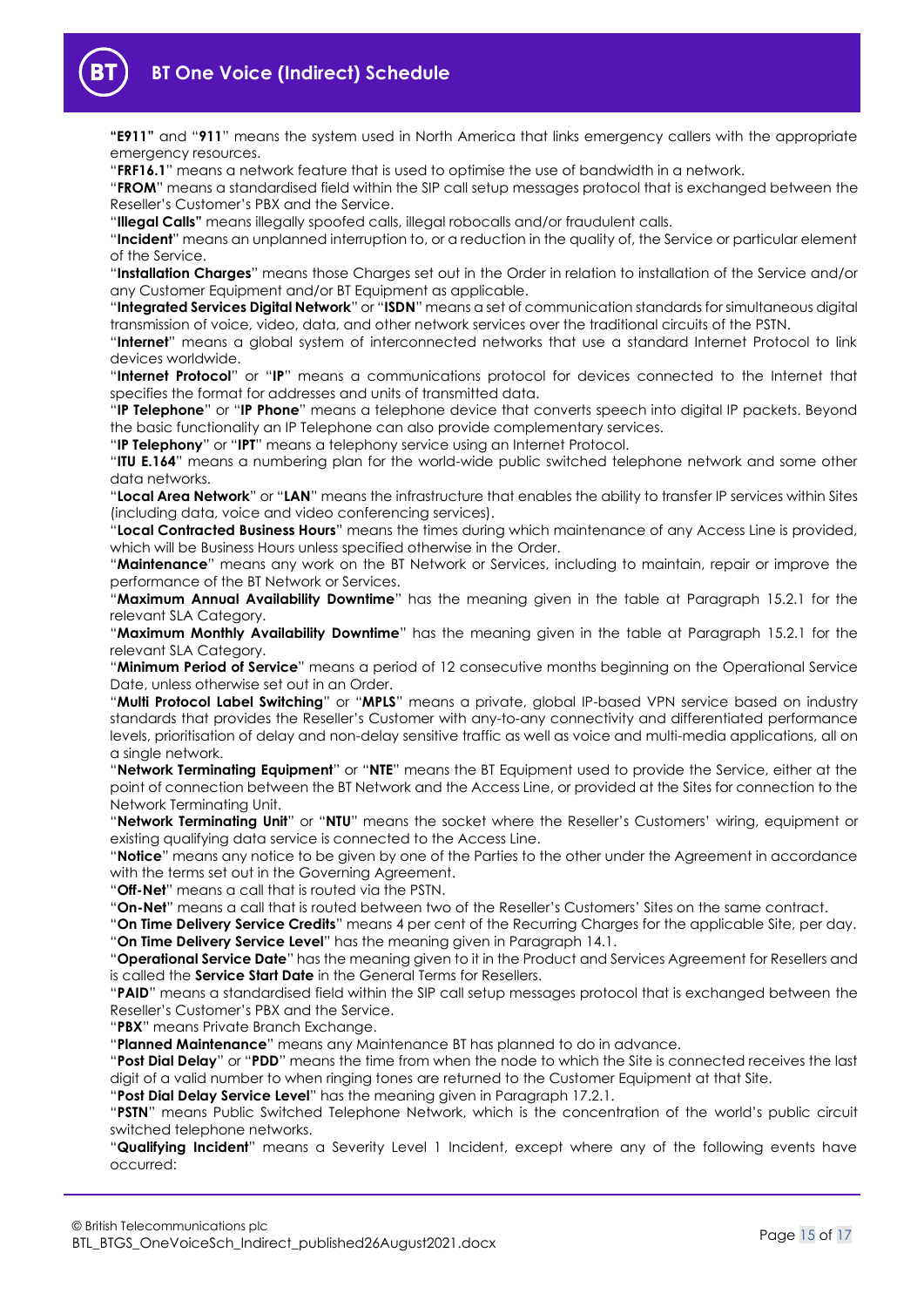



- (a) the Service has been modified or altered in any way by the Reseller, or by BT in accordance with the Reseller's instructions;
- (b) Planned Maintenance;
- (c) the Reseller has performed any network configurations that BT did not approve;
- (d) an Incident has been reported and BT cannot confirm that an Incident exists after performing tests; or
- (e) the Reseller requested BT to test the Service at a time when no Incident has been detected and/or reported.

"**Qualifying Route**" has the meaning given in Paragraph [17.2.1.](#page-11-3)

"**Recurring Charges**" means the Charges for the Service or applicable part of the Service that are invoiced repeatedly in every payment period (e.g. every month), as set out in the Order.

"**Resiliency Restoration Service Credit**" has the meaning given in Paragraph [16.2.1.](#page-10-7)

"**Resiliency Restoration Service Level**" has the meaning given in Paragrap[h 16.1.](#page-10-8)

"**Resilient Component**" means, with respect to a Resilient Service, any of the Access Lines or BT Equipment.

"**Reseller Committed Date**" has the meaning given in Paragraph [7.4.](#page-4-2)

"**Reseller Contact**" has the meaning given in Paragraph [8.1.1.](#page-4-1)

"**Resilient Service**" means a Service or part of a Service, as set out in the Order, where BT provides:

- (a) two or more Access Lines, to provide more resiliency; and
- (b) BT Equipment; and
- (c) Maintenance service 24 hours a day and seven days a week, including public holidays in respect of (a) and (b) above.

"**RTP**" or "**Real-time Transport Protocol**" means an Internet Protocol standard that defines a way for applications to manage the real-time transmission of data.

"**Service**" has the meaning given in Paragraph [1.](#page-1-2)

"**Service Credit**" means any remedy for failure by BT to meet a Service Level as set out in the Schedule.

"**Service Credit Interval**" means as set out in the table at Paragraph [15.2.1](#page-9-5) for the relevant SLA Category.

"**Service Desk**" has the meaning given in Paragraph [7.1.1.](#page-3-7)

"**Service Level**" means each of the On Time Delivery Service Level, the Availability Service Level, the Resiliency Restoration Service Level, the Transmission Rate Service Level, the Post Dial Delay Service Level and the Call Completion Service Level.

"**Service Management Boundary**" has the meaning given in Paragrap[h 4.1.](#page-2-4)

"**Service Options**" has the meaning given in Paragraph [3.](#page-1-4)

"**Severity Level 1 Incident**" means an Incident that cannot be circumvented and that constitutes a complete loss of Service at the Site or Circuit and in respect of a Resilient Service, excluding any loss of service of a Resilient Component where the Reseller still has access to the Service through the other back-up Resilient Component. "**SIP**" means Session Initiation Protocol which is a technical standard used to initiate and terminate voice calls in VoIP applications.

"**SIP Trunk**" or "**SIP Trunking**" refers to the channels that transmit the voice calls.

"**Site**" means a location at which the Service is provided.

"**SLA Category**" means the category, as set out in the Order, which, in accordance with the table set out at Paragraph [15.2.1,](#page-9-5) specifies the following in relation to the Service, Site or Circuit:

- (a) Availability Annual Target;
- (b) Maximum Annual Availability Downtime
- (c) Maximum Monthly Availability Downtime;
- (d) Standard Availability Service Credit Rate;
- (e) Elevated Availability Service Credit Rate; and
- (f) Service Credit Interval.

"**Standard Availability Service Credit Rate**" means the applicable rate as set out in the table at Paragraph [15.2.1](#page-9-5) for the relevant SLA Category.

"**Termination Charges**" means any compensatory charges payable by the Reseller to BT on termination of the Agreement in whole or in part or a Service, in accordance with the Agreement and as set out in this Schedule. "**Ticket**" has the meaning given in Paragrap[h 9.2](#page-7-5) and may also be known as a "**fault reference number**".

"**Time Division Multiplex**" or "**TDM**" means a method of transmitting and receiving independent signals over a common signal path.

"**Transmission Rate Service Level**" has the meaning given in Paragraph [17.1.1.](#page-10-9)

"**T1/E1**" means PRI Primary Rate Interface. T1 is used in North America and E1 is used in Europe.

"**Uniform Resource Locator**" or "**URL**" means a character string that points to a resource on an intranet or the Internet.